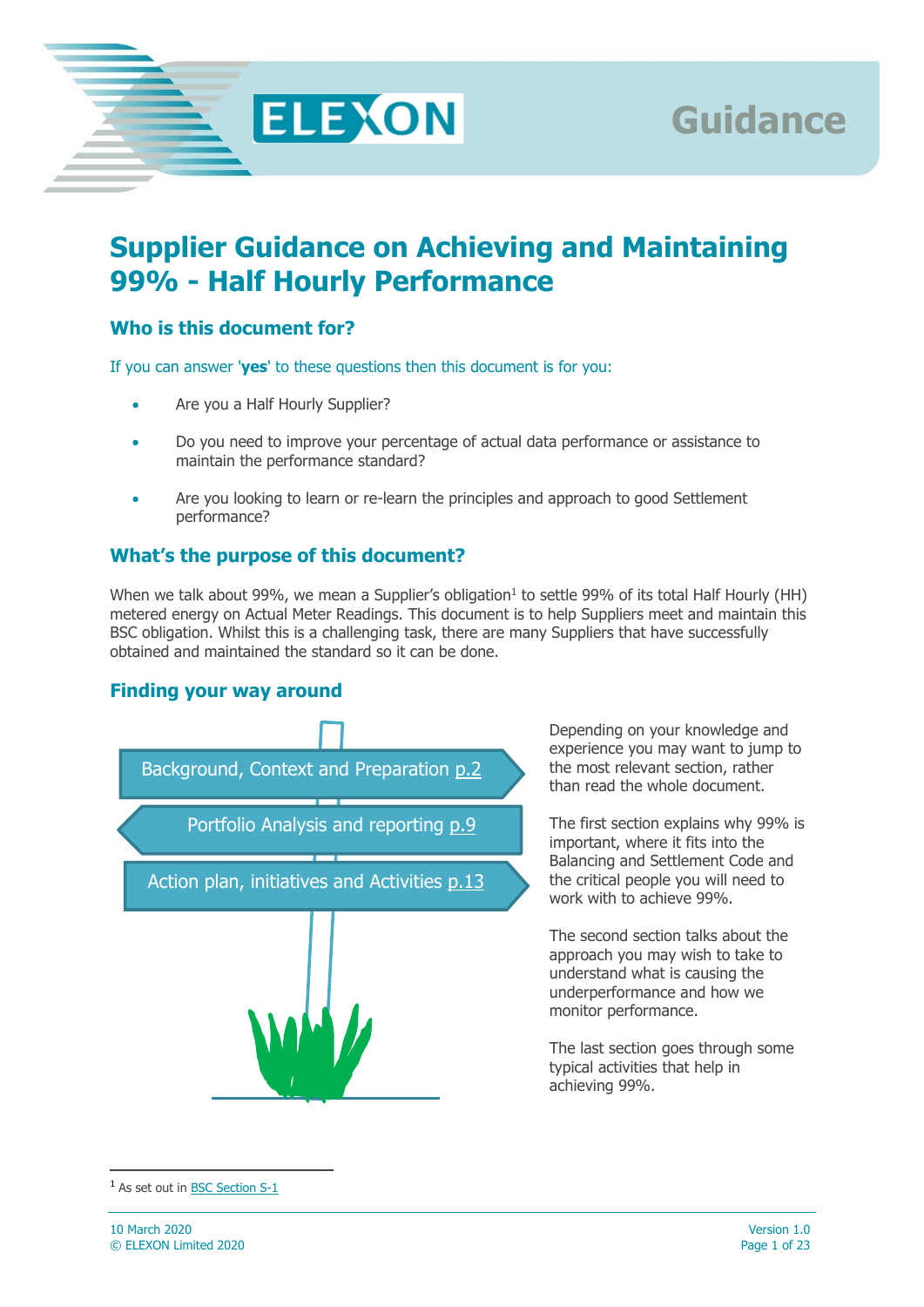#### **How to Use this Document**

This document assumes a certain amount of knowledge and use of terminology. To help people who may be new to the industry or the world of performance assurance we have included information points. If you're looking for an overview of how Settlements works then a good place to start is our [website.](https://www.elexon.co.uk/)

#### **Keep an eye out for information points**



Throughout the document whenever an important term or concept is mentioned an information point will be shown to briefly define what we mean. It's important you understand what we mean by these terms, and so if you require more information please check on our [website](https://www.elexon.co.uk/) or with your Operational [Support Manager \(OSM\).](https://www.elexon.co.uk/about/elexon-key-contacts/operational-support-managers-osms/)

Every Supplier has different systems, customers, staff, business strategies and so on. How best to achieve 99% will also therefore differ between Suppliers. What works for one Supplier may not work for another. This document draws on the experience of Suppliers that have achieved 99% and the expectations that [ELEXON](https://www.elexon.co.uk/) and the [Performance Assurance Board](https://www.elexon.co.uk/group/performance-assurance-board-pab/) (PAB) have for achieving 99%. It is by no means an exhaustive list of activities and solutions to improve % actuals.

You'll need to ensure that you properly assess any action you take to ensure that it will deliver the benefit that you expect and that you are aware of any adverse effects.



OSMs offer dedicated operational support to you our customers – BSC Parties and Party Agents. If you're not sure who your OSM is please check the [Qualified Persons](https://www.elexon.co.uk/bsc-and-codes/bsc-signatories-qualified-persons/)  [Workbook.](https://www.elexon.co.uk/bsc-and-codes/bsc-signatories-qualified-persons/)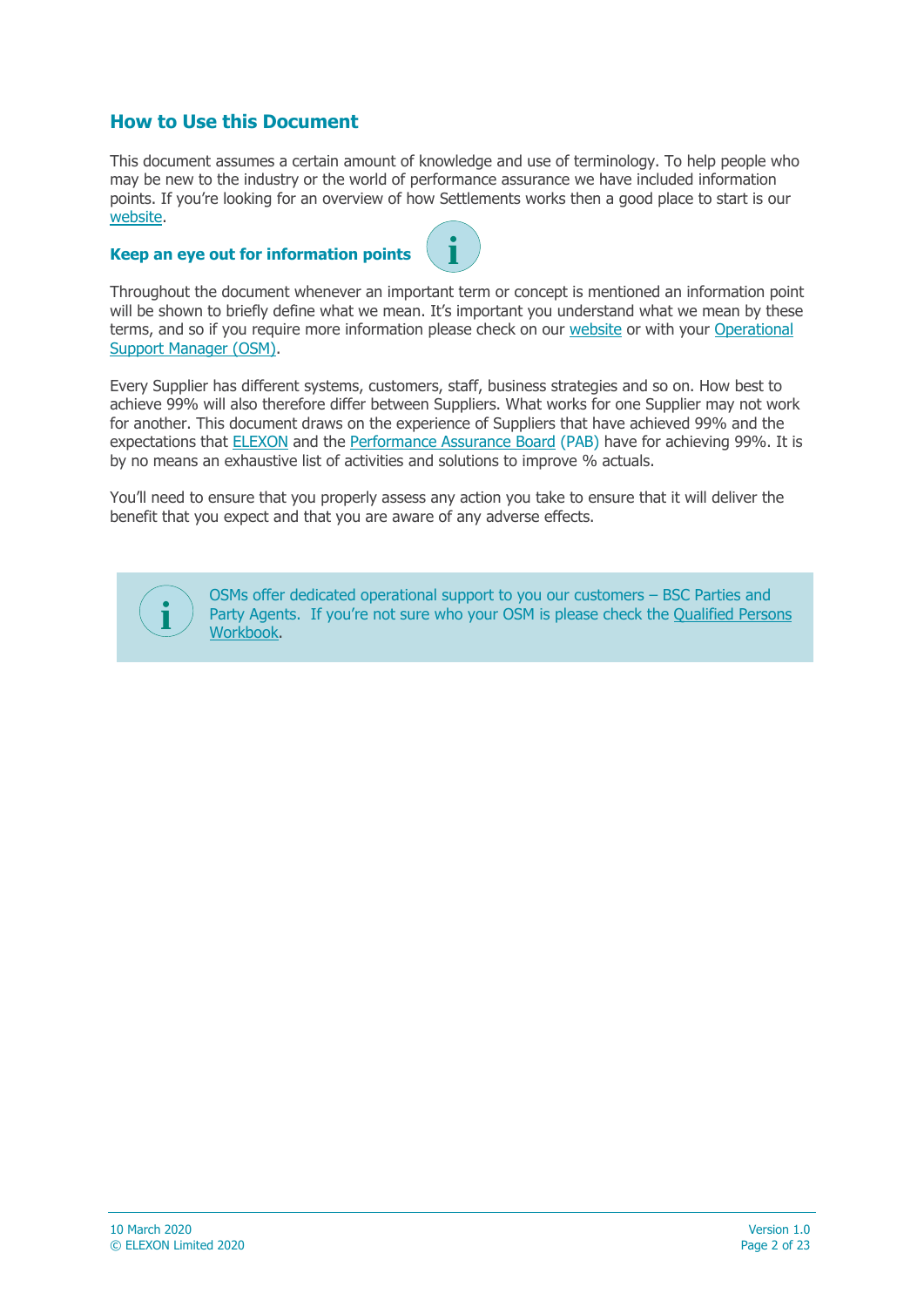#### **Some context for 99%**

Before we get into the detail it's important to understand the context and requirements around 99%.

When you qualified<sup>2</sup> as a Supplier you agreed to abide by the rules and regulations set out in the Balancing and Settlement Code (BSC) and its Code Subsidiary Documents. This includes the requirement to settle 99% of your total HH energy on actual data:

- At SF for Measurement Class C (100kW HH Metering Systems)
- At R1 for Measurement Class E, F and G in aggregate (Sub 100kW HH Metering Systems)

If you are not achieving 99% you may be placed in Error and Failure Resolution (more on this later) and asked to submit an action plan detailing the problems and the solutions.

**We are here to help**. Your **OSM** is there to provide support and guidance for you to achieve 99%. We would really encourage you to make the most of this relationship.

We measure your HH % of actual performance using PARMS<sup>3</sup> serial SP08b for 100kW HH Metering Systems and SP08c for sub 100kW Metering Systems.

#### **PARMS**

**i**

#### **What is PARMS?**

The **P**erformance **A**ssurance **R**eporting **M**onitoring **S**ystem or **[PARMS](https://www.elexon.co.uk/reference/performance-assurance/performance-assurance-techniques/parms/)** is a database that holds Supplier and Supplier Agents performance metrics. SP08 is used for monitoring Settlement performance and is submitted by a BSC Agent known as the SVAA. The other main areas PARMS measures is the Supplier appointments process, transfer of key data items and quality of key data items. More details on PARMS can be found on our website.

The BSC requirement is to achieve 99% is for each Grid Supply Point (GSP) Group and Supplier charges apply based on GSP Group performance. ELEXON's performance reporting, which we use to identify concerns and determine if further action is required, is performed at an aggregate Supplier ID level. Therefore we focus and manage your % actuals at both the Supplier ID and GSP Group level as appropriate.

Therefore, when we are referring to the 99% standard in this document, it is measured differently (and may require different areas of focus and reporting from you) depending on the purpose:

- ELEXON's weekly and monthly monitoring provides information at GSP Group level but measures the standard in aggregate using Import only estimated and actual data.
- Supplier Charges area applied at a GSP Group level and use Import estimated and actual but also Unmetered Supplies and line losses.
- The Standard for Measurement Class C is 99% at SF and Supplier Charges are applied from SF.
- The Standard for Sub 100 kW Metering Systems (Measurement Classes E, F and G) is 99% at R1 but Supplier Charges are applied at RF.

There is a table on page 12 which sets this out in more detail.

 $\overline{a}$ 

<sup>2</sup> More information on Qualification can be found on the [BSC Website.](https://www.elexon.co.uk/reference/market-entry/sva-qualification/)

<sup>&</sup>lt;sup>3</sup> For more information on PARMS see [BSCP533](https://www.elexon.co.uk/csd/bscp533-parms-data-provision-reporting-and-publication-of-peer-comparison-data/) (including Appendices A and B).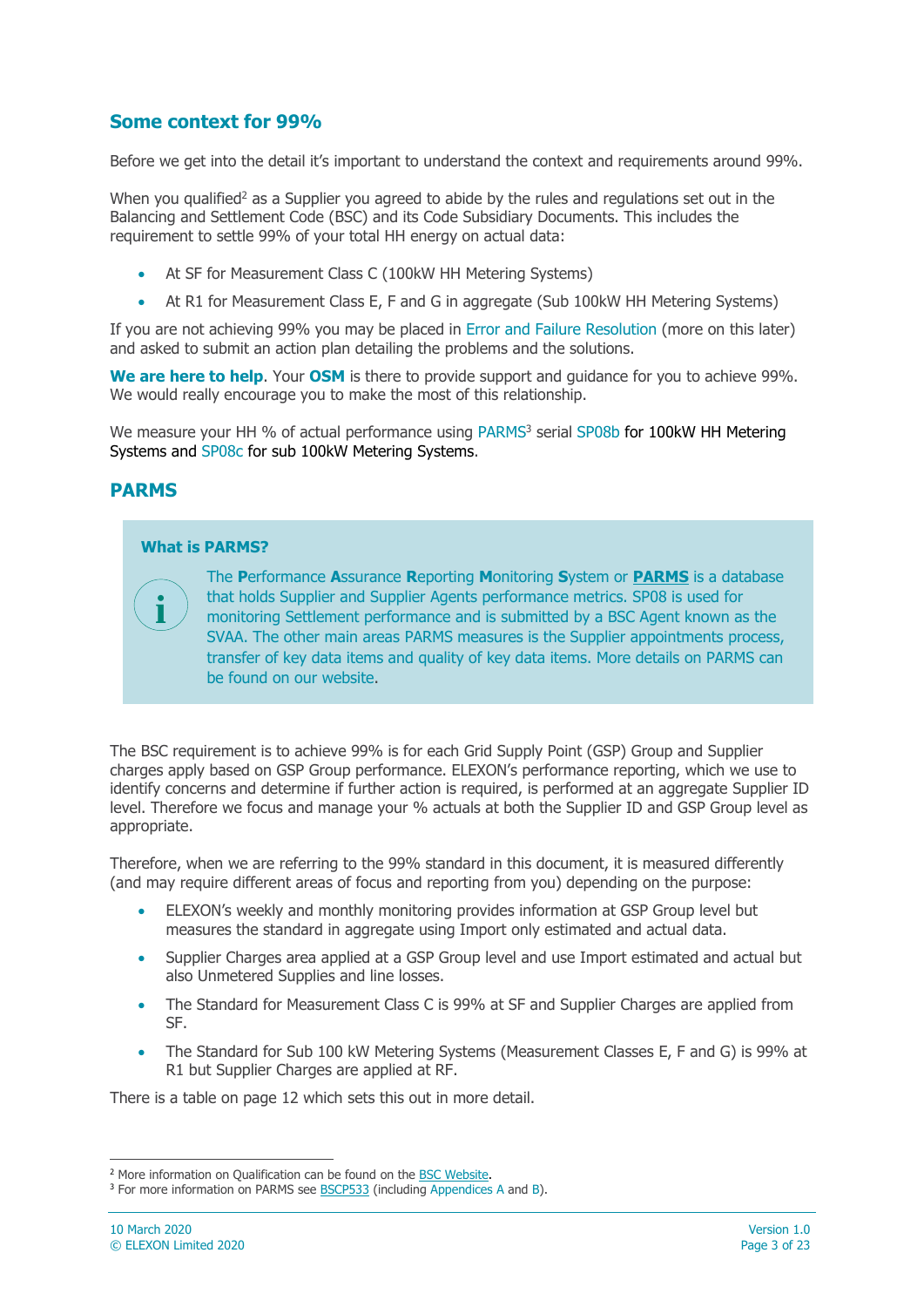Measuring your % actuals performance is just part of the Performance Assurance we do on behalf of the industry. We take a risk based approach to Performance Assurance as detailed in the [Performance Assurance Framework](https://www.elexon.co.uk/reference/performance-assurance/) (PAF).

If you have a significant volume of energy under the standard for three consecutive months or you remain below 99% for a prolonged period we will likely initiate the [Error and Failure Resolution](https://www.elexon.co.uk/reference/performance-assurance/performance-assurance-techniques/error-and-failure-resolution/) (EFR) process.

EFR is a key remedial technique in ELEXON's Performance Assurance Framework. It assures ELEXON, the [Performance Assurance Board](https://www.elexon.co.uk/group/performance-assurance-board-pab/) (PAB) and the rest of the industry that you understand identified performance issues and have robust plans in place to correct them in a timely manner. As part of the EFR process, you agree with us what steps you'll take to resolve the identified performance issues. We also use EFR to provide you with advice and guidance.

If we initiate EFR for not achieving 99%, we'll ask you to provide an action plan detailing the steps you'll take to resolve the issue and the timescales for completion. You'll need to keep your OSM updated on the progress against each step or milestone.

By providing this information, we can monitor how you are doing trying to reach 99%. When all actions are completed and you're achieving 99%, the cessation of the EFR process will be agreed with us and/or the PAB. More information on **EFR** can be found [here.](https://www.elexon.co.uk/reference/performance-assurance/performance-assurance-techniques/error-and-failure-resolution/)



#### **What is PAB?**

The **[Performance Assurance Board](https://www.elexon.co.uk/group/performance-assurance-board-pab/)** is a BSC Panel sub-committee responsible for providing assurance that all participants in the BSC arrangements are suitably qualified and that the relevant standards are maintained. The committee is made up of industry experts who act impartially and must not represent any one Party or class of Parties.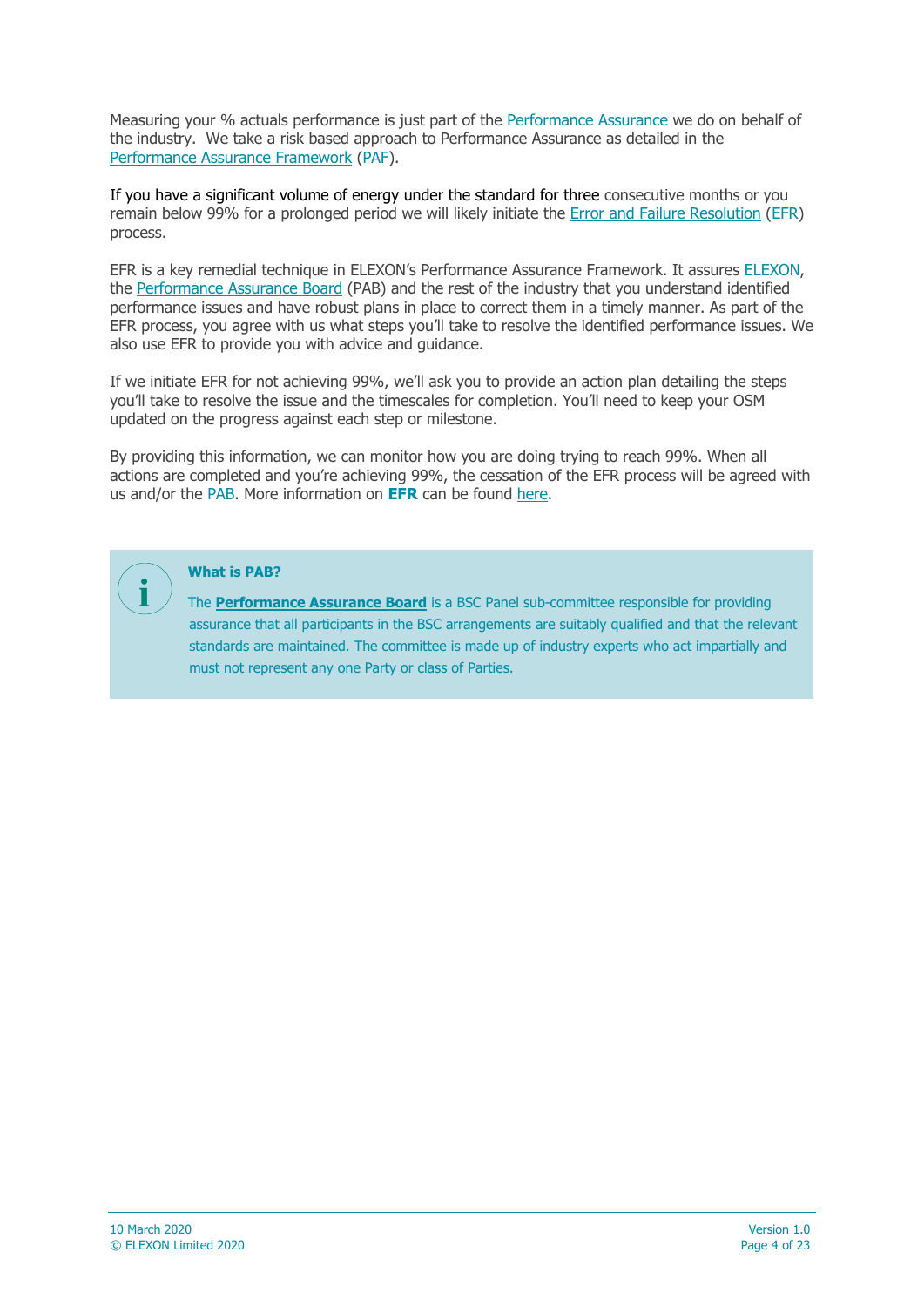## **How to get to 99%**

This section will talk you through some of the issues and areas you will need to consider when trying to **reach or maintain 99%.**

First it is worth highlighting why 99% matters. Put simply, estimated data is bad for Settlement and for your business because:

- It may adversely affect your customer billing and increase customer queries, complaints and poor customer service.
- Distribution and Transmission Use of System charges (DUoS & TUoS) are based on Settlements data
- You risk exposing yourself to greater Imbalance Charges (for details on how Imbalance Charges are calculated please see our [Beginners Guide to the Electricity Arrangements\)](https://www.elexon.co.uk/guidance-note/beginners-guide/). If you've been basing your trading forecasts largely on estimated data you may be buying too much or too little energy. The longer you wait to find out what your customers have been consuming the longer you have to wait to get your money back
- You agreed to settle 99% of your data on actuals when you acceded to the Code
- You are charged for any underperformance at SF and R1 for Measurement Class C and at RF for Measurement Classes E, F and G via the [Supplier Charges](https://www.elexon.co.uk/reference/performance-assurance/performance-assurance-techniques/supplier-charges/) technique
- Investigating the root causes of poor performance can be costly in time and money and therefore it is sensible to invest in putting good business processes in place as early as possible.

#### **Do you have management commitment?**

The issues that underlie % actual performance are likely to emanate from across the business and resolving them will require a **significant level of cooperation** between the various teams and departments that are responsible for the process.

For example, some issues can be mitigated if addressed during the sales process, while others will require changes to core IT systems.

If you want a successful project to address % actual issues the **first priority should be obtaining support from management** at the appropriate level to deal with the cross business issues that will be encountered by the project team. Without this commitment, the project will struggle to achieve any significant or lasting improvements.

It is likely the level of resource needed in order to address the root causes affecting % Actuals will require senior management approval. Ensuring that a **senior manager sponsors the project** will help secure this investment. If you need to complete an EFR action plan we would ask you to include this manager on the plan. It is also worth highlighting at manager level that, if your performance is beneath the standard, this is a material non-compliance with the Balancing and Settlement Code and you should consider adding this non-compliance to any list of corporate non-compliances or business risk register held by your organisation.

Management commitment cannot be over-emphasised, especially in a large organisation, where differing locations, conflicting business targets and internal politics have great influence on performance. High visibility of the target and education, buy-in and engagement of staff throughout the business is critical to the success of the project. Staff will not give commitment to achieving a target if they do not understand the requirement or how it affects their business.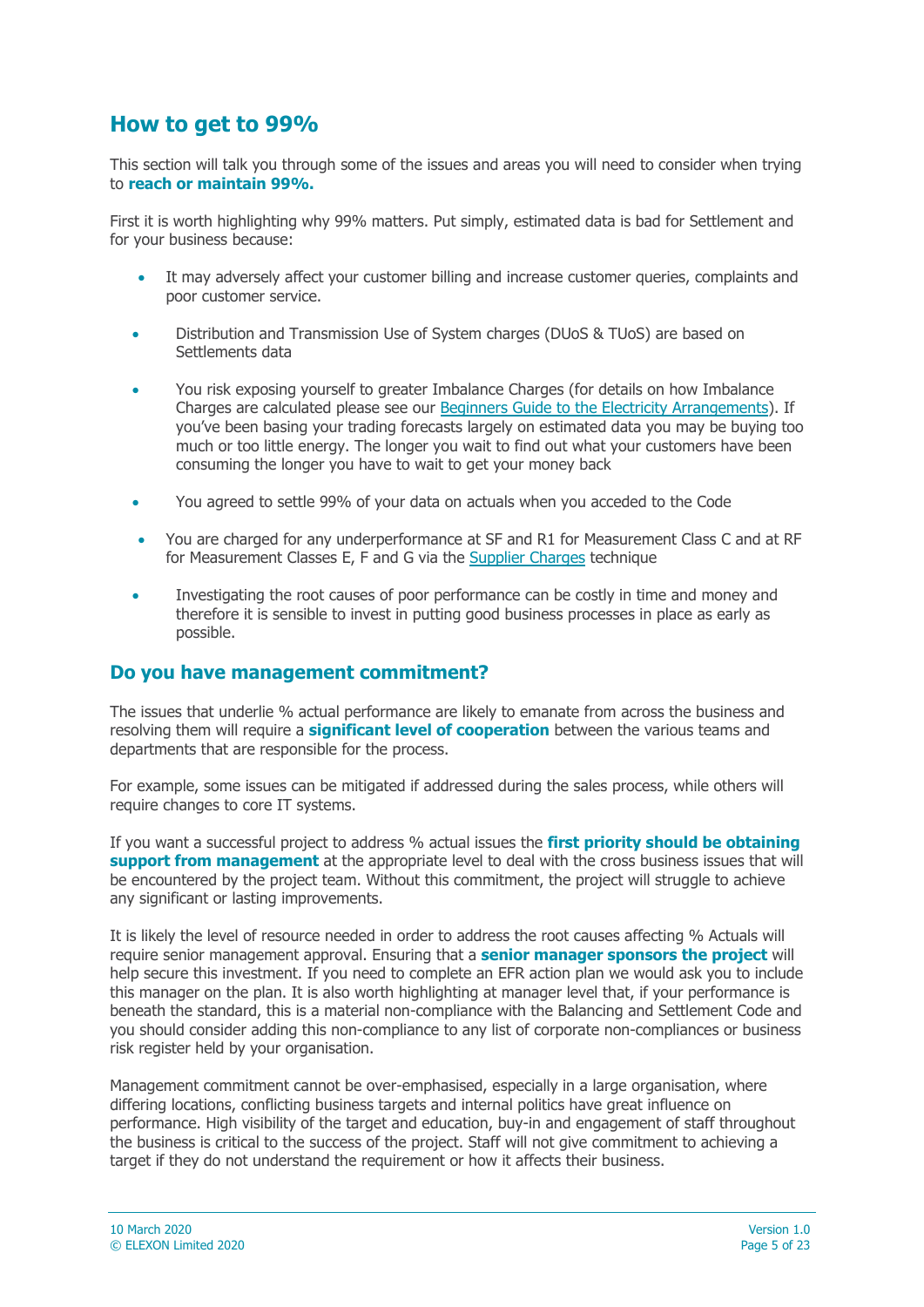### **Do you need a project?**

Suppliers that aren't reaching the standard often asked if a formal project is really needed to achieve 99%. Similarly Suppliers who are maintaining the standard but recognise that there are future risks to performance may consider whether a project is required. Our experience has shown that it is very rare for a Supplier whose business as usual activities are not resulting in 99% to get there without the use of a project. We therefore strongly encourage you to set up a project to address your Settlements performance and consider how these activities can be brought into business as usual.

The project should resolve existing issues and fix the underlying causes, such that businesses as usual activities maintain 99%.

The scope and structure of this project will depend on your assessment of the activities needed to address the problems. Whether the EFR action plan is a summary of your project or one of the same will also depend on the scope and size of the project. Ultimately it is for you to decide. Either way you should use appropriate and recognised project mechanisms to ensure that the project is successful.

#### **Who should be involved in the project?**

Most Suppliers who have achieved improvements in this area have said that a **dedicated team** is very important. **Appropriate skills and capability** must be appropriately allocated to realise the goals of the project. Again we cannot emphasise enough that committing and completing a successful 99% plan takes time and effort.

We suggest that a core of experts be involved in the project team in order to deliver real benefits. You will also need to take care that other areas of their business do not suffer if they divert key resources to these issues. All of these considerations should be captured as part of a properly managed project.

### **Where do my Agents fit in?**

As a Supplier you are responsible for your performance and your Agents. You will need to **work with your Agents to achieve 99%**. You should review your contracts with your Agents to ensure that they will deliver the performance that you need. Contracts with Agents (both directly appointed and those that are customer appointed) should include services that link with your obligations. Agents should be involved and 'buy in' to any improvement plan. The agent may also be best placed to highlight where a simple change can lead to improvement.

It is important that good management and operational relationships are established and maintained with Agents. You should consider regular meetings with your Agents to discuss issues and agree solutions. Action plans between you and your Agents may be needed to monitor and agree timescales for events. These meetings can form part of the operational escalation process where normal operational contacts have failed to resolve an issue.

Operational plans to improve or maintain your performance will not be success without your agents involvement and the following will be important considerations:

- Ensuring that the work with the agents covers correction and prevention as two separate topics;
- Suppliers need to clearly define the performance requirements/criteria to the agent to ensure they're both monitoring and working on the same Metering Systems;
- The data view provided from Data Collector and Data Aggregator may be different if there are data exceptions which require investigation.
- Contact details and Site access/meter location information for site visits need to be maintained – don't leave this until the meter fails and a site visit is unsuccessful;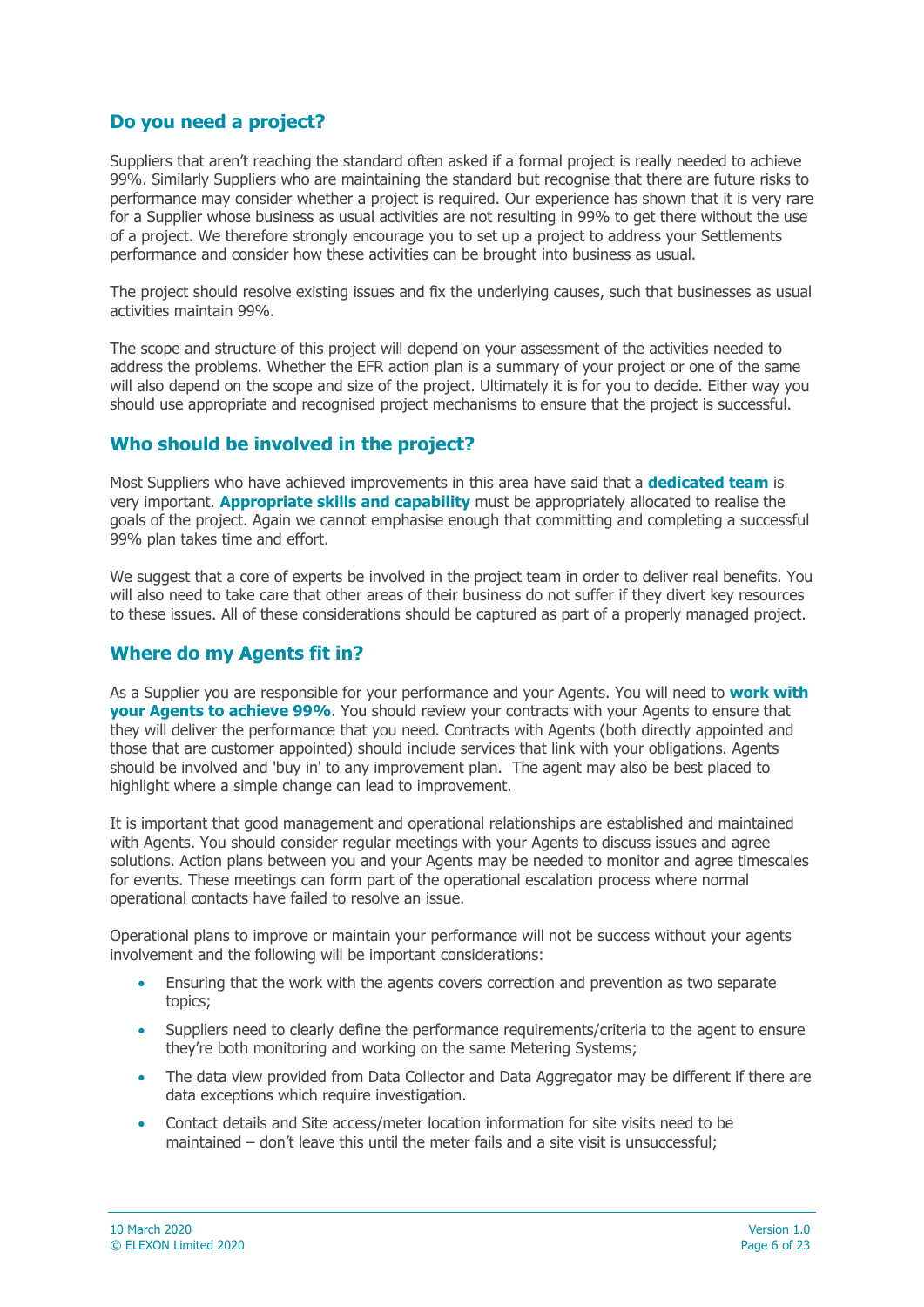Ensuring the end user customer understands the importance of allowing access to read the meter and the potential frequency of the visits when the Metering System cannot be remotely read.



Do your Data Collectors (DCs) have the right manual read frequency in place if **?** communications issues prevent Metered Data being collected for a site?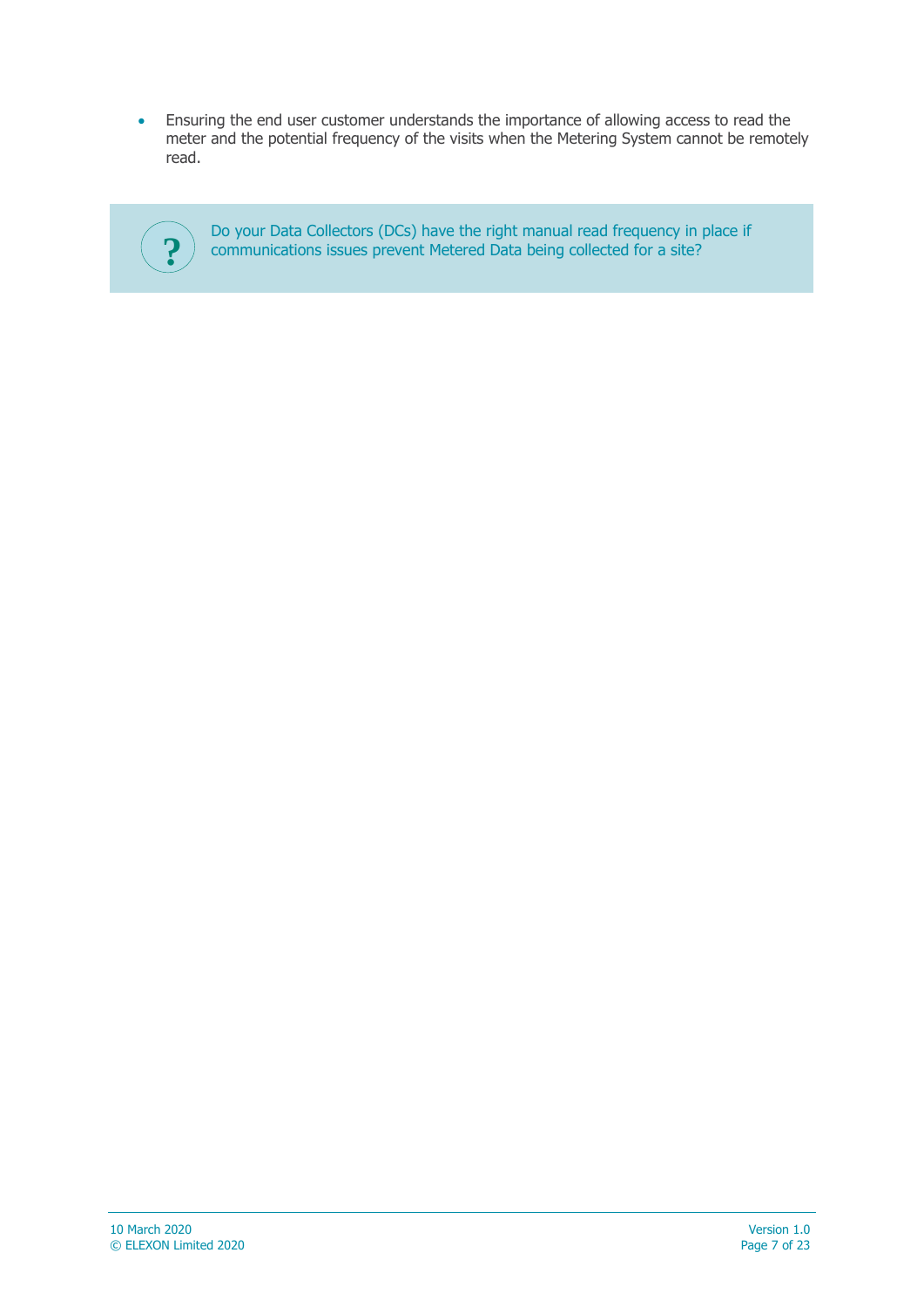#### **Some questions to think about:**

- How often do you need to meet with your Agents?
- How are your Agents performing?
	- $\triangleright$  Do you have sufficient Service Level Agreements (SLAs) in place with your Agents?
	- What Key Performance Indicators (KPI's) do you have for your Agents performance?
- What reports, advice and information can they provide you?

For example, one simple measure could be to measure % actual performance per Data Collector (DC) and per Half Hourly Meter Operator Agent (HHMOA). If the relationship between a Data Aggregator (DA) and a DC is simple, (i.e. you always appoint them in pairs) you can measure % actual for a DC by DA and therefore understand the DC's performance.

However, if Agent appointments are not simple then you need to consider how you will measure the HHDC's performance. Many HHDCs will provide this type of reporting for you if you ask. We believe that this type of reporting is very valuable to you and encourage you to talk with your DCs about the reports that they can provide for you. Including, for example, the reasons for estimation, length of fault resolution, reasons why faults are not resolved, where customer engagement could be achieved jointly between Supplier and agent. If you are unable to obtain DC performance reports from your Agents you should use the data available to you (set out below) until you are able to agree more regular and granular reporting from your agents.

#### **Summary**

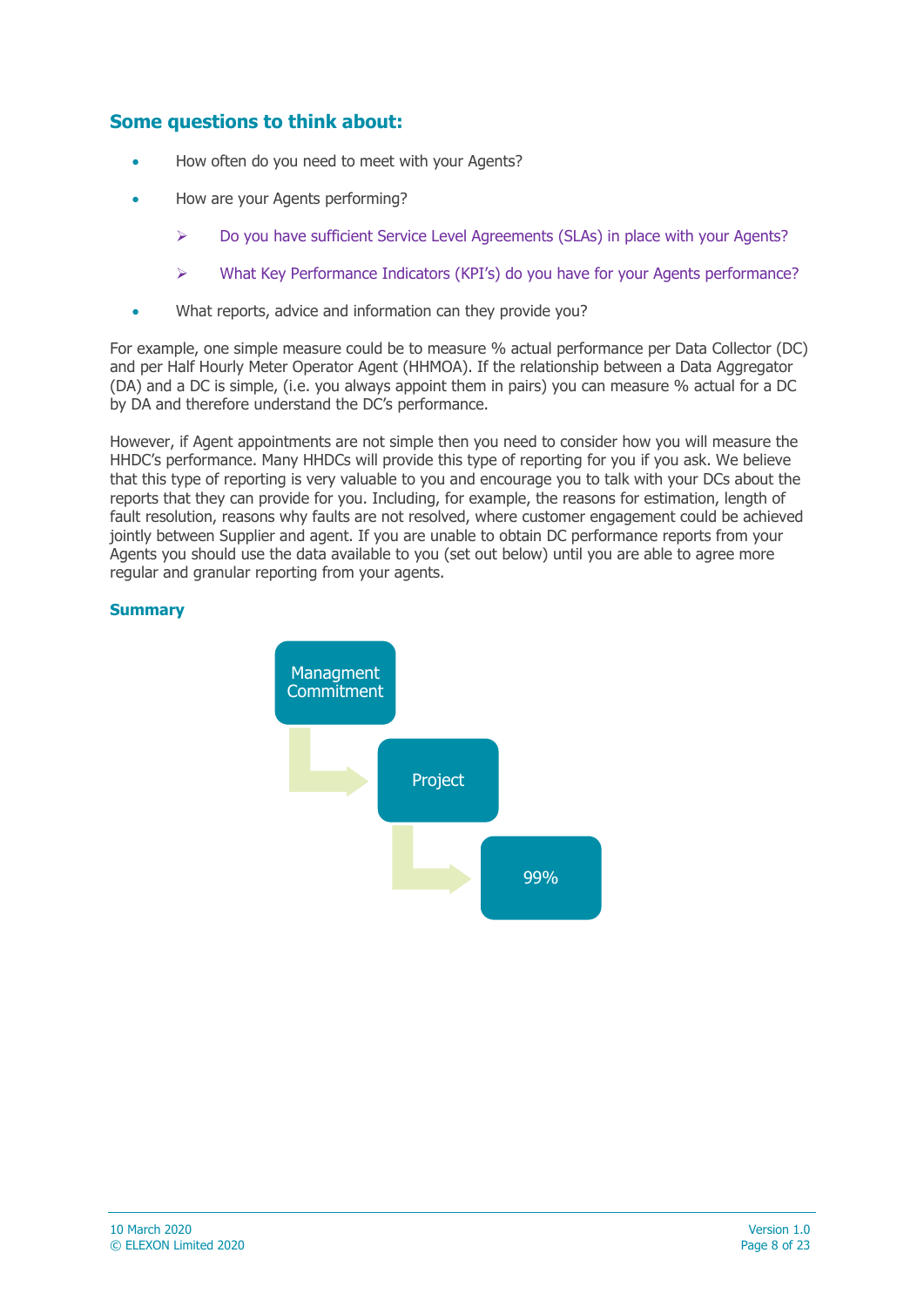# <span id="page-8-0"></span>**99% Plans and Investigations**

Before you can manage your % actuals you need to do some analysis to understand your existing performance and portfolio. You'll need to know where processes are not working or could be improved. This section covers some of the data sources available and how to identify problems. If you need to provide ELEXON an action plan as part of EFR this section also includes some suggestions on how you may want to present your findings.

#### **How do you know how you're doing?**

Before you can make any detailed decisions, and to ensure that those already made are good, some form of performance monitoring is required. This will let you see the impact your actions are having.

As well as your own reports, you can use the reports that we send you which shows your % actual performance across the Settlement Runs.



#### The graph below is an extract from such a report.

ELEXON also provides data in the same report that can be very helpful in aligning our data to yours to ensure that you are aware of all estimating Metering System Identifiers (MSIDs) s for each GSP Group. Our estimating Metering Systems count includes de-energised Metering Systems

|                 | <b>SF Volumes</b> |             |                   |             |                |              |                |  |
|-----------------|-------------------|-------------|-------------------|-------------|----------------|--------------|----------------|--|
| Settlement Date | <b>SF E Count</b> | SF E Volume | <b>SF A Count</b> | SF A Volume | SF Total count | SF Total Vol | SF Performance |  |
| 22/10/2019      | 1,000             | 115.39      | 5.144             | 9.171.38    | 6.144          | 9,286.77     | 98.76%         |  |
| 23/10/2019      | 991               | 102.40      | 5.152             | 9.215.03    | 6.143          | 9.317.43     | 98.90%         |  |
| 24/10/2019      | 981               | 99.70       | 5,158             | 9,150.03    | 6,139          | 9.249.73     | 98.92%         |  |
| 25/10/2019      | 986               | 94.28       | 5.161             | 8.946.37    | 6.147          | 9.040.65     | 98.96%         |  |
| 26/10/2019      | 990               | 86.13       | 5.158             | 7,546.76    | 6.148          | 7,632.89     | 98.87%         |  |
| 27/10/2019      | 991               | 144.69      | 5.156             | 7.412.87    | 6.147          | 7.557.56     | 98.09%         |  |

You should monitor exceptions created within your business processes. You will need to have the ability to prioritise the data flows and exceptions you manage. Understanding the reasons why exceptions are created will assist you in improving the process and help avoid exceptions.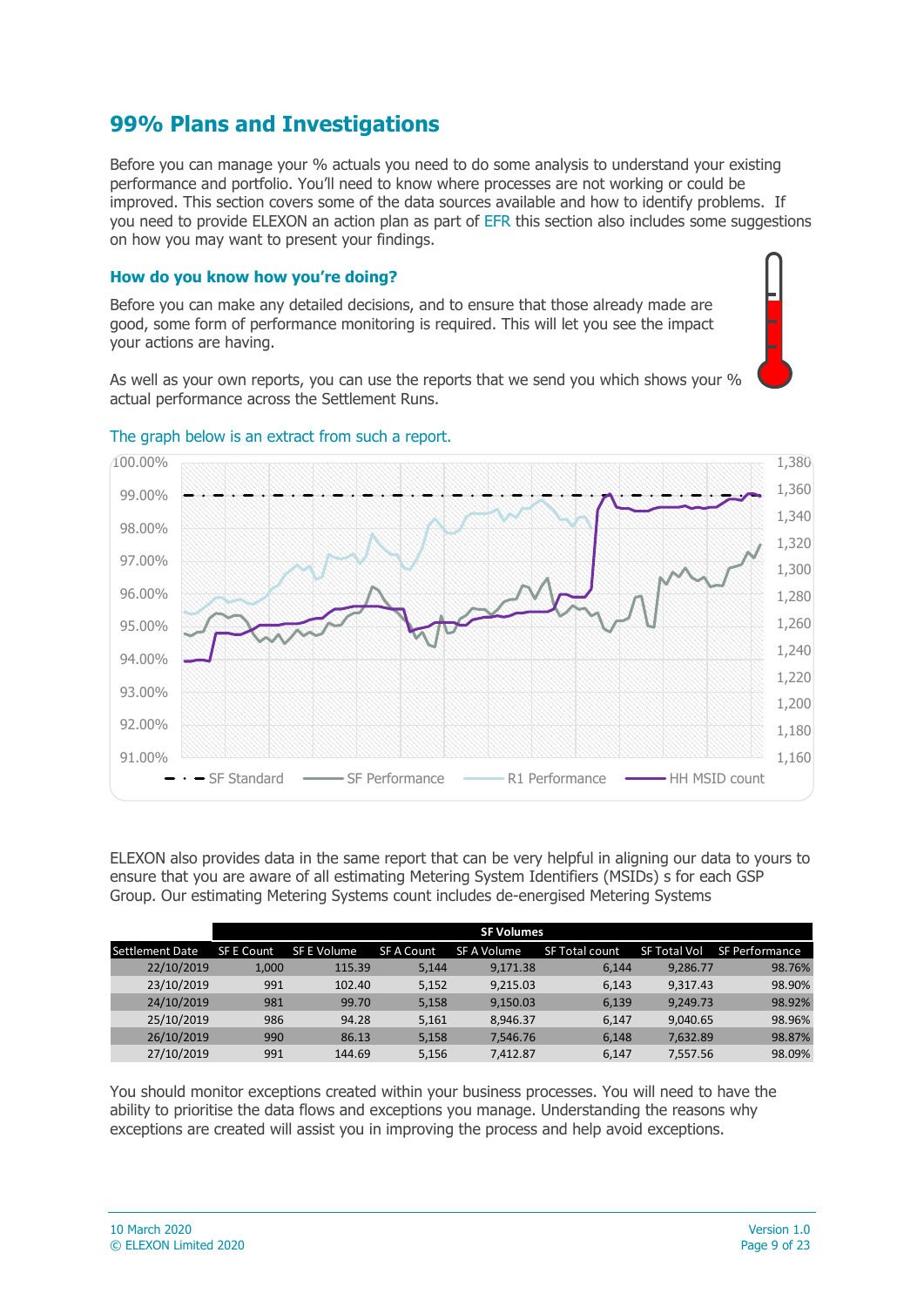Visibility of exception levels is key to understanding how your processes are working. We recommend that you seek information from your Agents on how they are reducing exceptions they have relating to your Metering Systems (e.g. number of HH Data Aggregation exceptions i.e. D0235s<sup>6</sup>).

### **What data can I use for Root Cause Analysis?**

You should already have a variety of data sources where you can measure the performance of your business processes. You will need to make judgements about the necessity and priority of each measure.

You should consider implementing routine monitoring of key control points in Settlements so that you are aware of any failure or underperformance before it affects the overall performance. The earlier you can capture problems the quicker you can fix them.

The flows set out in the table below can help you to determine some of the most common points of failure. However, it is important to agree good quality and regular reporting with all your agents to enable you to put the right controls. Suppliers with daily, or at a minimum, weekly reporting of all HH estimation with the right collaboration with agents and service level agreements in place to address issues prior to SF (for Measurement Class C) and R1 (for sub-100 kW Metering Systems) and those that review and action exceptions and Metering Fault issues on a daily basis will be those most likely to maintain performance above the standard.

| <b>Flow number</b> | <b>Flow Name</b>                                                                        | <b>How it can help</b>                                                                                                                                                                                                                                                                                                                                                                                                                                                                                                                                                                       |
|--------------------|-----------------------------------------------------------------------------------------|----------------------------------------------------------------------------------------------------------------------------------------------------------------------------------------------------------------------------------------------------------------------------------------------------------------------------------------------------------------------------------------------------------------------------------------------------------------------------------------------------------------------------------------------------------------------------------------------|
| D0004s             | Notification of Failure to<br>Obtain a Reading                                          | This flow sets out the reason for failure, many of<br>which the supplier can assist with resolving.                                                                                                                                                                                                                                                                                                                                                                                                                                                                                          |
| D0036              | Validated Half Hourly<br>Advances for Inclusion in<br><b>Aggregated Supplier Matrix</b> | This flow shows the Half Hourly Periods of<br>consumption for each Metering System and flags<br>where estimated data is used for a Settlement<br>Day. It can help to identify when Metering<br>Systems are estimating. This is helpful for billing<br>but also for determining potential impact of<br>estimation on a given Settlement Day. This flow<br>is sent by a HHDC to HHDA and Suppliers when<br>agreed with the Supplier and before the next<br>Volume Allocation Run (BSCP502 3.4.1.12).                                                                                           |
| D0022              | <b>Estimated Half Hourly Data</b><br>Report                                             | This flow lists the dates over a period for which<br>HH data has been estimated including the total<br>consumption estimated. It will help Suppliers<br>determine their total estimation and the volume<br>of energy associated with it. This flow is sent by<br>a HHDC to a Supplier and Licensed Distribution<br>System Operator (BSCP502 3.4.1.11). You will<br>need to work with your agents (HHDCs and<br>HHMOAs) to understand the root causes of<br>estimation and categorise these issues so that<br>you are able to efficiently address the reasons<br>for each of the root causes. |
| D0040              | Aggregated Half Hour Data<br>File                                                       | Aggregated line loss adjusted HH consumption<br>figures by Supplier and GSP Group. This should<br>enable you to match the data provided by<br>ELEXON to help you monitor your performance<br>but is usually reported to Suppliers<br>approximately a week earlier than ELEXON                                                                                                                                                                                                                                                                                                                |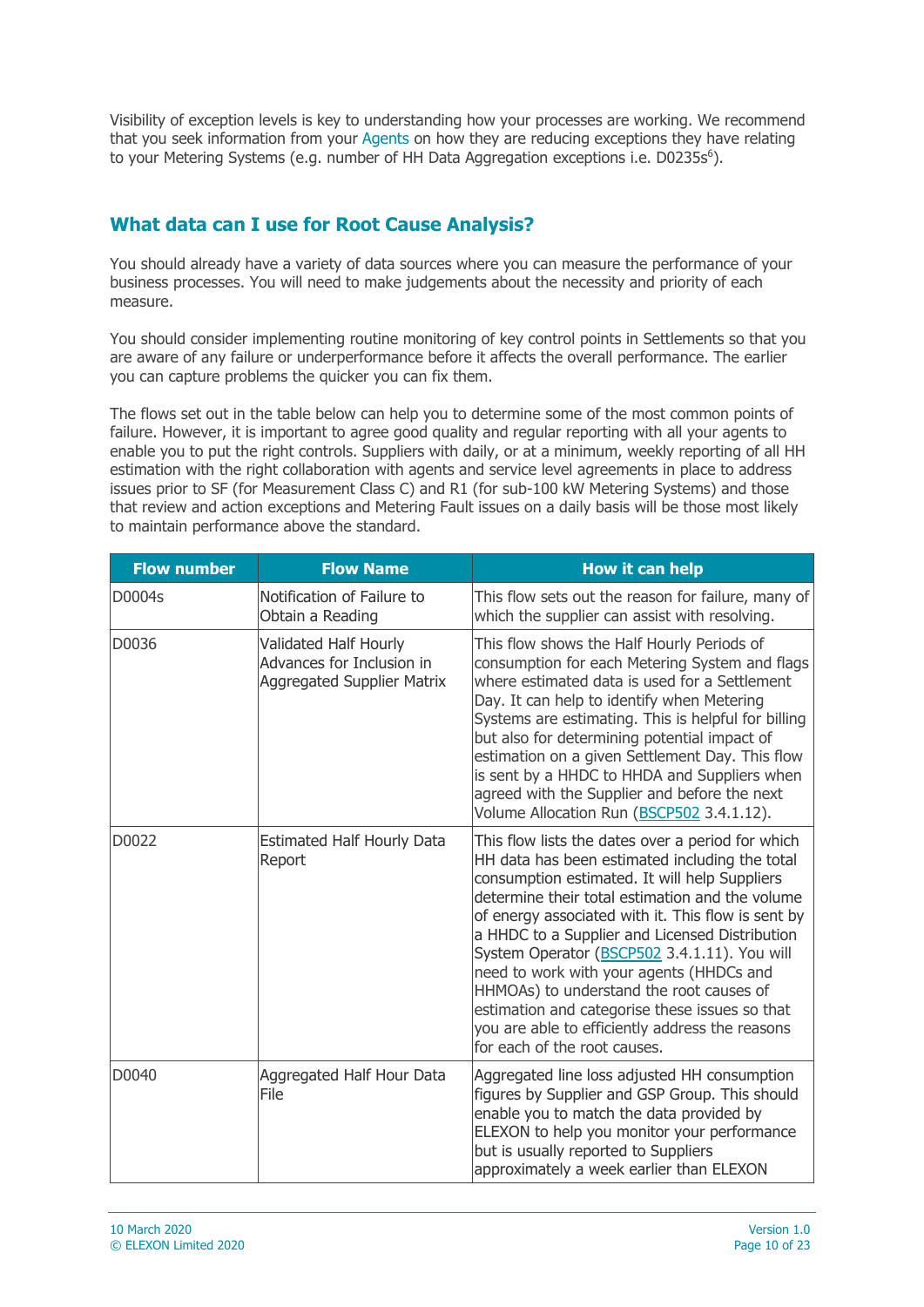| <b>Flow number</b>       | <b>Flow Name</b>                                                                                                               | <b>How it can help</b>                                                                                                                                                                                                                                                                                                                                                                                                                                                                                                                                                                                                                                                                                                                                                               |
|--------------------------|--------------------------------------------------------------------------------------------------------------------------------|--------------------------------------------------------------------------------------------------------------------------------------------------------------------------------------------------------------------------------------------------------------------------------------------------------------------------------------------------------------------------------------------------------------------------------------------------------------------------------------------------------------------------------------------------------------------------------------------------------------------------------------------------------------------------------------------------------------------------------------------------------------------------------------|
|                          |                                                                                                                                | provides performance data. This should provide<br>you with time to investigate and notify ELEXON<br>of any unexpected issues in relation to your<br>performance.                                                                                                                                                                                                                                                                                                                                                                                                                                                                                                                                                                                                                     |
| D0235                    | Half Hourly Aggregation<br><b>Exception Report</b>                                                                             | This flow provides details of exceptions raised by<br>the HHDA on incomplete/inconsistent data<br>received from HHDCs against that received from<br>the Supplier Meter Registration Service (SMRS).<br>If there is a difference between the views of<br>estimated data provided by your HHDC and that<br>provided in the D0040 this is very likely to be<br>due to an aggregation exception which requires<br>addressing. It is beneficial to ensure that D0235s<br>are viewed an actioned on a daily basis and that<br>controls are in place with your agents to address<br>these promptly to maximise your ability to<br>address issues before SF or R1. The HHDA sends<br>a D0235 following a data aggregation exception<br>to the HHDC and the Supplier (BSCP502<br>$3.4.2.3$ ). |
|                          |                                                                                                                                | Categorising the root causes of your D0235s will<br>help you to identify common issues that you can<br>then work to prevent the issues re-occurring as<br>well as addressing each of the specific instances<br>that occur.                                                                                                                                                                                                                                                                                                                                                                                                                                                                                                                                                           |
| D0001 and D0002<br>flows | - Request Metering System<br>Investigation<br>- Fault Resolution Report or<br>Request for Decision on<br><b>Further Action</b> | D0001s are used to request investigation into<br>suspected metering faults due to possible Meter<br>Advance Reconciliation (MAR) discrepancies,<br>invalid meter readings, timing device or meter or<br>communications fault. They can be raised by a<br>Supplier or Licensed Distribution System<br>Operator (LDSO) to a HHDC to investigate<br>inconsistencies or by a Supplier of HHDC to an<br>MOA to investigate a Meter fault. D0002s are<br>used to close of the faults process or request a<br>decision or further action and sent from the MOA<br>to HHDC and Supplier.                                                                                                                                                                                                     |
|                          |                                                                                                                                | Having controls in place to monitor agent<br>performance in recognising and addressing<br>faults and to take any necessary action as a<br>Supplier is crucial in achieving and maintaining a<br>good Half Hourly performance. It is also<br>important to categorise the root causes of any<br>faults and put in place measures to address<br>these and prevent re-occurrence of the issue.<br>Some of these flows will also be requesting<br>assistance from a Supplier or requesting action<br>from a Distribution System Operator which the<br>Supplier can support with.                                                                                                                                                                                                          |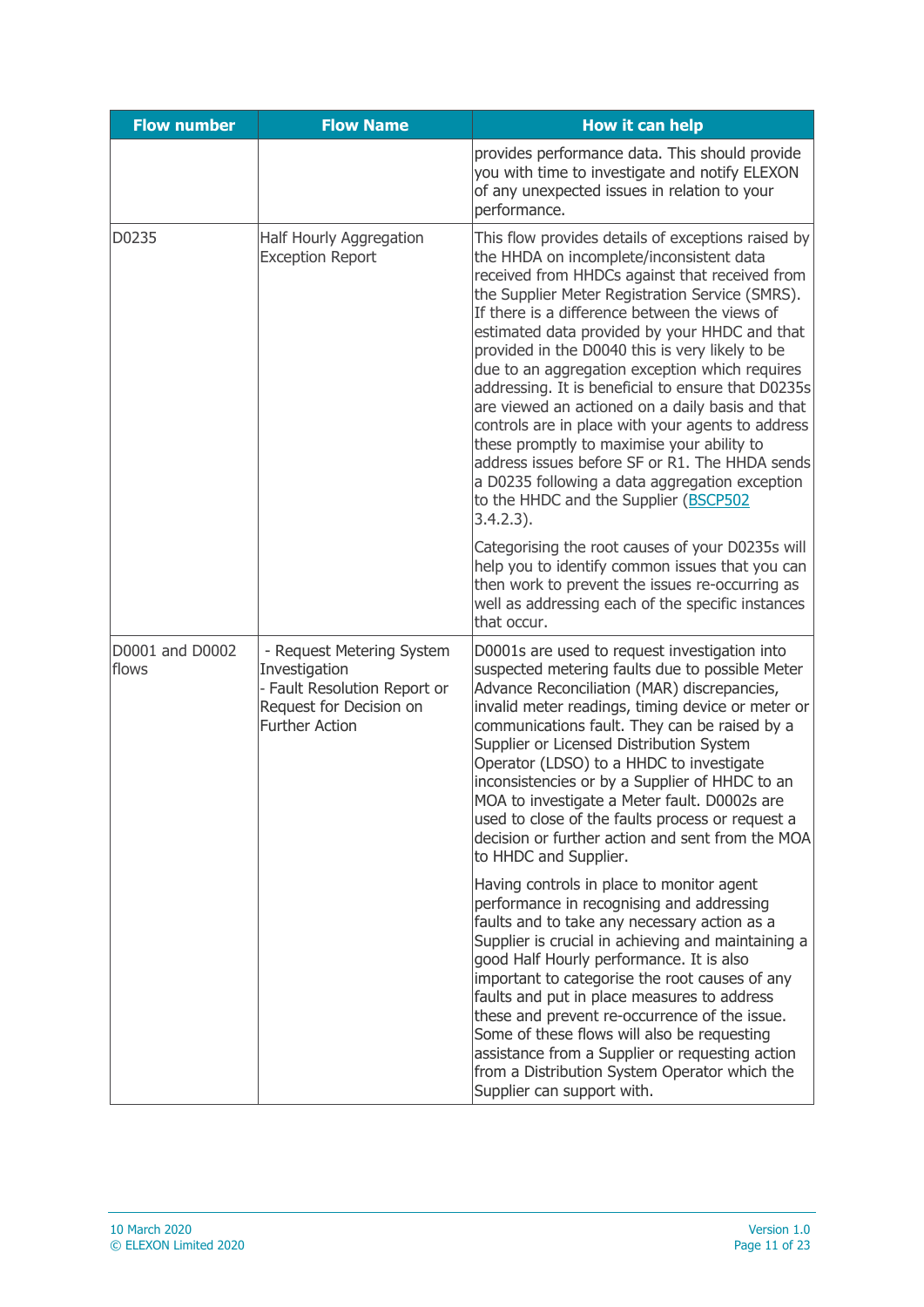### **ELEXON and BSC Performance Monitoring**

#### **What is SP08b and SP08c?**

**i**

SP08b and c are the PARMS serials used to monitor Supplier's percentage of energy settled on actuals. SP08b monitors HH Metering Equipment at above 100kW premises and SP08c for HH Metering Equipment at below 100kW premises. Any underperformance against SP08 a, b or c will incur a Supplier Charge. Details on Supplier Charges can be found [here,](http://www.elexon.co.uk/reference/market-compliance/supplier-charges/) and can be discussed with your OSM.

The data used to calculate the Supplier Charges is a little different than the data used by ELEXON to monitor performance. We apply the standard in the Code that states that for all MC C metering systems across all Settlement Runs (from SF onwards) Suppliers should settle 99% of energy on Actuals. However our performance monitoring data currently looks at an aggregated, high-level view of Supplier's performance across all GSP Groups in a month. This is different to the provisions of the Code, which states that a Supplier should adhere to performance levels each Settlement Day and in each GSP Group. The data items included in the Supplier Charge monitoring is also different to those in ELEXON's monitoring.

| <b>Actual and</b><br><b>Estimated</b><br><b>Energy from:</b>            | Metered/<br><b>Unmetered</b> | Import/E<br>xport | CCC <sup>4</sup> Ids<br>for<br>above<br><b>100kW</b> | <b>CCC Id for</b><br>sub 100kW       | <b>Included</b><br>in<br><b>Supplier</b><br>Charges <sup>5</sup> | <b>Included</b><br>within<br><b>ELEXON's</b><br>monthly<br>monitoring |
|-------------------------------------------------------------------------|------------------------------|-------------------|------------------------------------------------------|--------------------------------------|------------------------------------------------------------------|-----------------------------------------------------------------------|
| Consumption/<br><b>Generation</b>                                       | Metered                      | Import            | $1$ (act)<br>$9$ (est)                               | 23, 42, 54 (act)<br>28, 45, 57 (est) | $\checkmark$                                                     | $\checkmark$                                                          |
|                                                                         |                              | Export            | $6$ (act)<br>14 (est)                                | 36, 48, 60 (act)<br>39, 51, 63 (est) | X                                                                | X                                                                     |
|                                                                         | Unmetered                    | Import            | $2$ (act)<br>10 (est)                                | N/A                                  | $\checkmark$                                                     | X                                                                     |
|                                                                         |                              | Export            | N/A                                                  | N/A                                  | N/A                                                              | N/A                                                                   |
| <b>Metering</b><br><b>System</b><br>specific Line<br><b>Losses</b>      | Metered                      | Import            | $3$ (act)<br>$11$ (est)                              | 25, 43, 55 (act)<br>30, 46 58 (est)  | $\checkmark$                                                     | X                                                                     |
|                                                                         |                              | Export            | $7$ (act)<br>$15$ (est)                              | 37, 49, 61 (act)<br>40, 52, 64 (est) | X                                                                | X                                                                     |
|                                                                         | Unmetered                    | Import            | N/A                                                  | N/A                                  | N/A                                                              | N/A                                                                   |
|                                                                         |                              | Export            | N/A                                                  | N/A                                  | N/A                                                              | N/A                                                                   |
| <b>Metering</b><br><b>System non-</b><br>specific Line<br><b>Losses</b> | Metered                      | Import            | $4$ (act)<br>12 (est)                                | 26, 44. 56 (act)<br>31, 47, 59 (est) | $\checkmark$                                                     | X                                                                     |
|                                                                         |                              | Export            | $8$ (act)<br>16 (est)                                | 38, 50, 62 (act)<br>41, 53, 65 (est) | X                                                                | X                                                                     |
|                                                                         | Unmetered                    | Import            | 5 (actual)<br>$13$ (est)                             | N/A                                  | $\checkmark$                                                     | X                                                                     |
|                                                                         |                              | Export            | N/A                                                  | N/A                                  | N/A                                                              | N/A                                                                   |

-

<sup>4</sup> Consumption Component Class

<sup>&</sup>lt;sup>5</sup> In accordance with **Annex S-1** 2.2.4- 2.2.11 and **[Annex X-2](https://www.elexon.co.uk/the-bsc/bsc-section-x-annex-x-2-technical-glossary/)** Table 8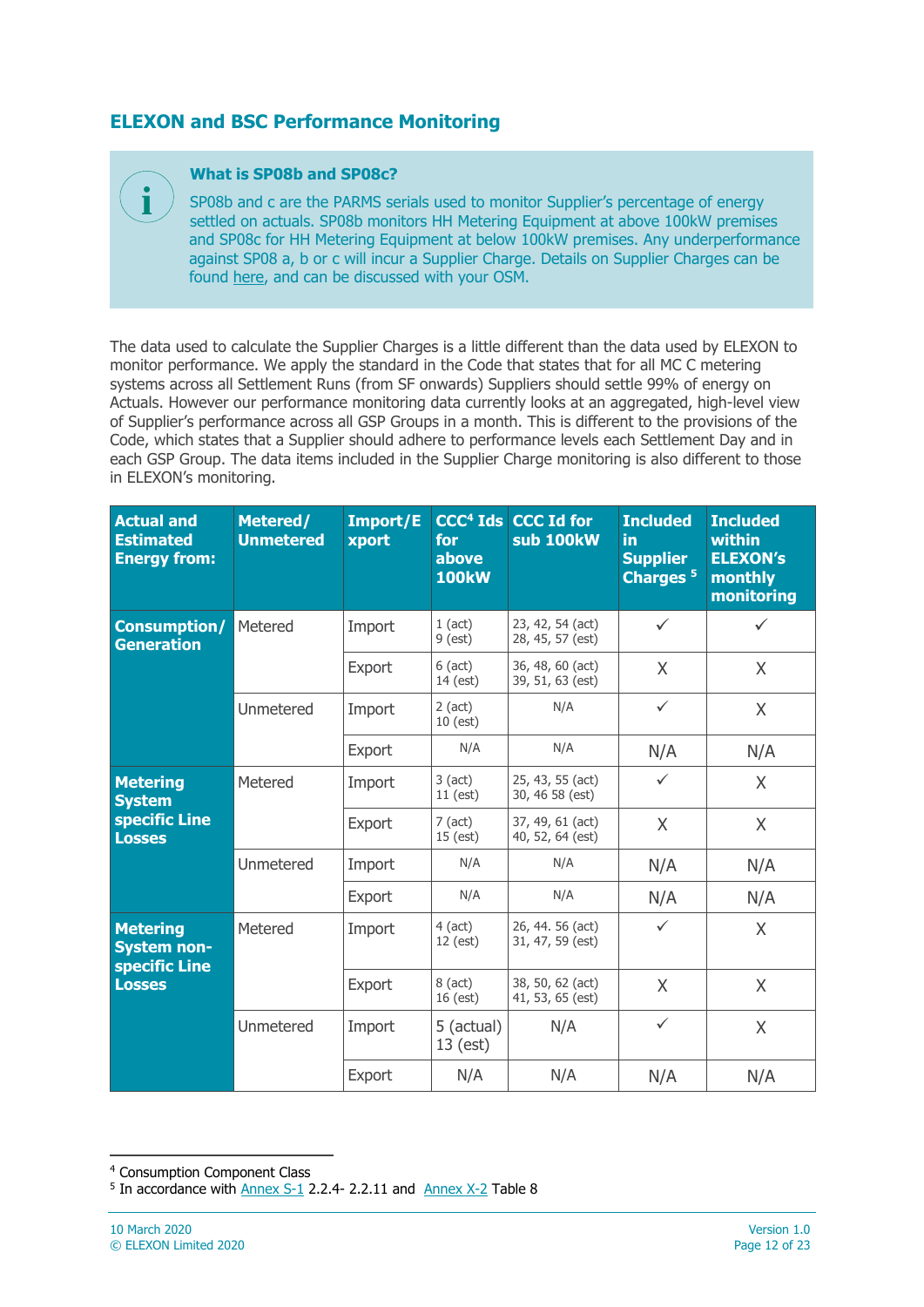#### **How to put an improvement plan together?**

If you're not in EFR then you won't need to submit an action plan to ELEXON. However, it may still be useful to use this approach if you want to improve or maintain % actuals.

Before you can write the plan you should undertake some analysis to understand where the underperformance is rooted. Once each failing is understood and quantified, it can be included in the plan and the expected improvements can be tracked.

The accumulation of each improvement will provide a forecast for achieving 99%. The plan should include suitable milestones that allow the project to be monitored and any slippage to be quickly addressed. It may be that you need to revise your action plan over time and return to the planning stage based on the monitoring and results from your plan to date.

The milestones you set should be realistic and based on quantitative data that can be linked to particular initiatives or actions. Ideally a 99% plan should include a milestone for achieving 99%. However, if it is not clear how you will reach 99% then your plan should have milestones that detail how you will reach a stage where 99% can be included in the plan. A template for your action plan (and the EFR process) can be found in [BSCP538.](https://www.elexon.co.uk/csd/bscp538-error-and-failure-resolution/)

Your improvement plan will need to take account of the root causes of your under-performance, preventative action to reduce the likelihood of the issue occurring to the same extent in future and consideration of how this will improve your performance once addressed.

ELEXON has a template for setting out these preventative actions which can be requested from your OSM.

Your action plan will then need to consider how to most successfully and swiftly address the current issues impacting SF or R1 HH performance and set out actions and timescales along with the consequential uplifts for addressing those. Once again, ELEXON has a template which may be a helpful starting place for you:

| allocated to work at<br>Action<br>Supplier and agents<br>businesses | Details of resources                 | Details of expected     | Quarter 1/month 1 - Please label as<br>required |                                     |                         | Etc.                                       |                                     | Etc.                    |                                            |                                     | Etc.                    |                                            |                                     |  |
|---------------------------------------------------------------------|--------------------------------------|-------------------------|-------------------------------------------------|-------------------------------------|-------------------------|--------------------------------------------|-------------------------------------|-------------------------|--------------------------------------------|-------------------------------------|-------------------------|--------------------------------------------|-------------------------------------|--|
|                                                                     | response rates or<br>clearance rates | No of MSIDs<br>targeted | No of<br><b>MSIDs</b><br>expected<br>to he      | % energy<br>improvement<br>expected | No of MSIDs<br>targeted | No of<br><b>MSIDs</b><br>expected<br>to he | % energy<br>improvement<br>expected | No of MSIDs<br>targeted | No of<br><b>MSIDs</b><br>expected<br>to he | % energy<br>improvement<br>expected | No of MSIDs<br>targeted | No of<br><b>MSIDs</b><br>expected<br>to he | % energy<br>improvement<br>expected |  |
| Initiative 1                                                        |                                      |                         |                                                 |                                     |                         |                                            |                                     |                         |                                            |                                     |                         |                                            |                                     |  |
| Initiative 2                                                        |                                      |                         |                                                 |                                     |                         |                                            |                                     |                         |                                            |                                     |                         |                                            |                                     |  |
| Initiative 3                                                        |                                      |                         |                                                 |                                     |                         |                                            |                                     |                         |                                            |                                     |                         |                                            |                                     |  |
| Initiative 4                                                        |                                      |                         |                                                 |                                     |                         |                                            |                                     |                         |                                            |                                     |                         |                                            |                                     |  |
| etc.                                                                |                                      |                         |                                                 |                                     |                         |                                            |                                     |                         |                                            |                                     |                         |                                            |                                     |  |
| etc.                                                                |                                      |                         |                                                 |                                     |                         |                                            |                                     |                         |                                            |                                     |                         |                                            |                                     |  |
| Expected improvement in period from work %                          |                                      | 0.0000                  |                                                 |                                     | 0.0000                  |                                            | 0.0000                              |                         | 0.0000                                     |                                     |                         |                                            |                                     |  |
| Expected impact to hit SF (see prevention sheet)                    |                                      |                         |                                                 |                                     |                         |                                            |                                     |                         |                                            |                                     |                         |                                            |                                     |  |
| Net improvement in period %                                         |                                      |                         |                                                 | 0.00                                |                         | 0.00<br>0.00                               |                                     |                         | 0.00                                       |                                     |                         |                                            |                                     |  |
| EFR Plan Milestones (starting position +net improvement)            |                                      |                         |                                                 |                                     |                         |                                            |                                     |                         |                                            |                                     |                         |                                            |                                     |  |

You could go further and identify risks and mitigations for each activity you plan to undertake. We strongly recommend that each activity has an owner who is responsible for delivering that initiative and that the plan is co-ordinated centrally with each owner regularly feeding in to the plan owner or co-ordinator.

It is unlikely that any initiatives you undertake will be 100% successful. For example if you plan to initiate a visits for 500 sites, you may only get a resolution from 100 of those. These 'success rates' should be taken in to consideration when forecasting your % actuals and setting your milestones.

As noted in previous section of this guidance, it is important that the Supplier works closely with its agents to design and agree the plan to ensure the best chance of success. It will also be important to monitor agent performance and to keep the agent informed of key dates throughout the plan.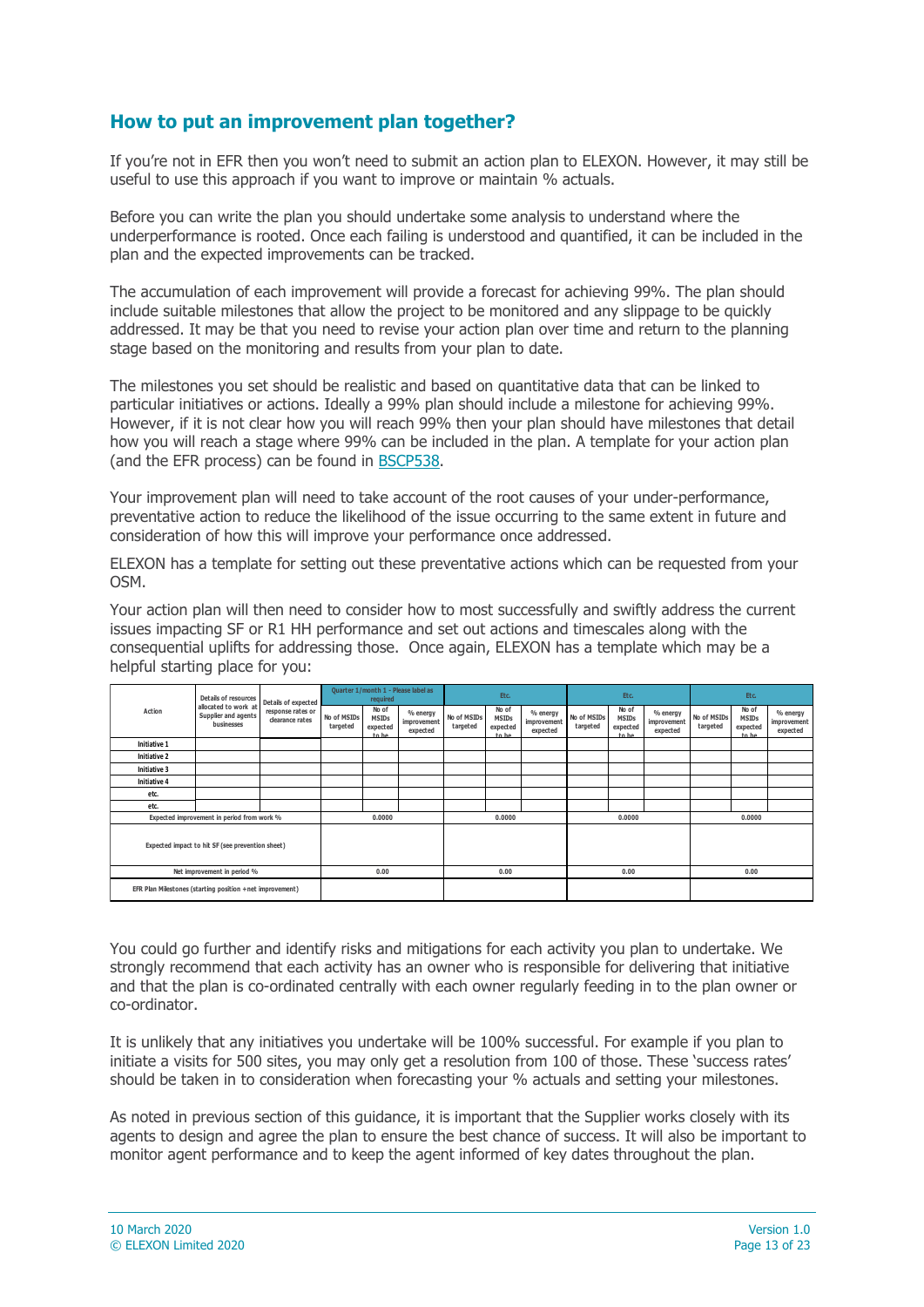#### **Recap**

It sounds obvious to say, but a 99% action plan should detail how you plan to achieve and maintain 99%! There are four key elements:

- Identify the MSIDs that are failing at SF and R1 the root causes and the energy associated with the causes.
- Detail the action you plan to take to address each of the root causes and what you plan to prioritise.
- Forecast what impact your actions will have on your % actuals and when. These predictions should form the basis of your milestones. Milestones should ideally be monthly or quarterly until 99% is obtained and maintained.
- Plan for the unexpected and build a buffer level into your maintenance position to allow some ability to deal with problems without falling beneath the standard.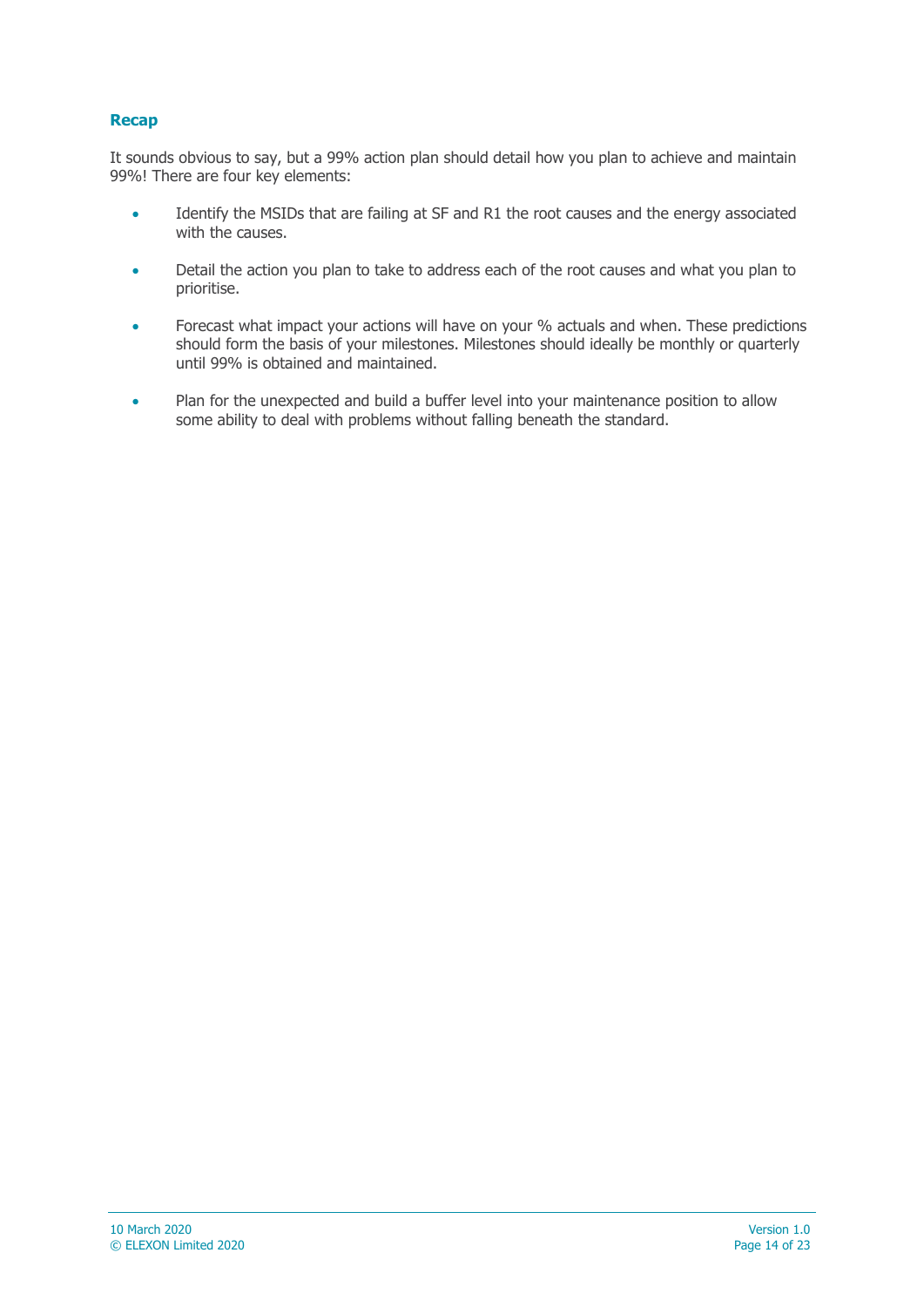#### **Some Example Root Causes Initiatives and Activities to help you Achieve 99%**

We will now go over some common root causes, initiatives and activities that have worked for other Suppliers. There is no one size fits all solution to achieve 99% and so you will need to work out what activities will work best for your company. There may be some short term or quick wins that you can do, before moving onto longer term activities which may require, for example, process changes or recruitment of new staff. However, at a high level you need processes which confirm the following:

- Have all the agents accepted the relevant appointment?
- Have you obtained actual HH data?
- Is the HH data of the correct magnitude to what they expected?

If the answer to any of the questions is no further investigation will be required.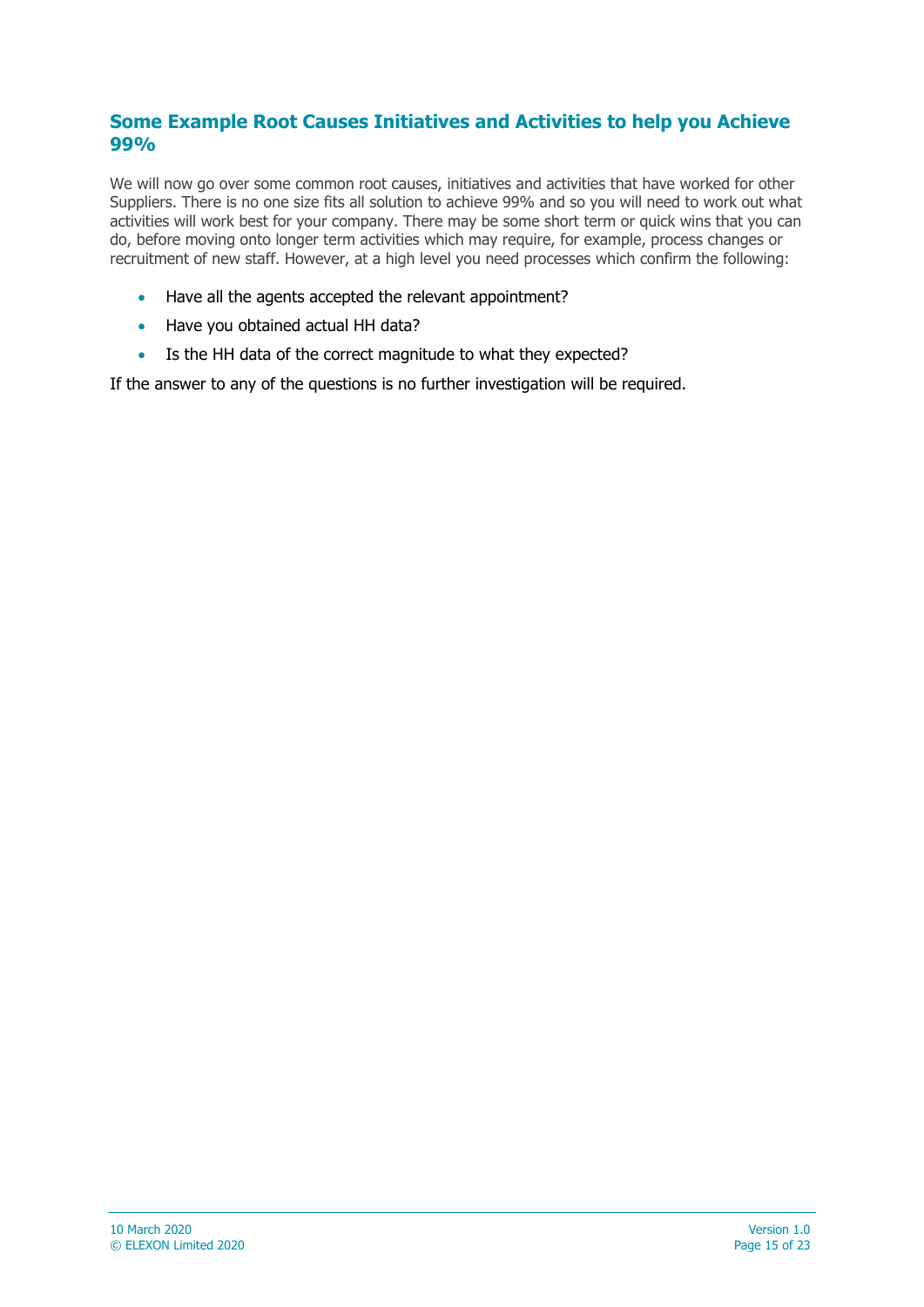### **Communication Issues**

If the remote retrieval of data is not successful due to an issue with communications infrastructure this can prevent the retrieval of Metered Data prior to SF or RF.

This could be due to an issue with the communications infrastructure from the Meter or with the Data Collector's infrastructure not supporting Meter Type or communication type.

Common issues include:

- SIMs not being novated upon a Change of Agent or Change of Supplier;
- Contractual disputes regarding who should provide and pay for the communications requirements if they have broken;
- Long timescales for fixing some communication issues when they occur particularly if BT lines are required; and
- The deterioration of the reliability of the 2G cellular networks (which will increase in prevalence up until 2025).

Some actions that can be taken to address these issues are:

- Putting clear agreements in place between Suppliers, customers, agents and third party communication providers regarding commercial arrangements associated with communications equipment;
- Confirming with the communications owner has a SIM novation process (both for incoming and outgoing arrangements) in place;
- Setting up a process between incoming and previous communications line owners to agree that lines won't be cancelled until a novation attempt has been made;
- Putting clear agreements in place between Suppliers, customers and agents to agree actions that will be taken and the timescales (which support obtaining performance standards, where possible) for rectifying issues with communications equipment;
- Prior to appointment, ensure that your HHDC is able to communicate with the Meter type by checking the Protocol Approvals on ELEXON's website ([here\)](https://www.elexon.co.uk/guidance-note/cop-compliance-protocol-approvals/) and checking the communications type that your preferred HHDC is able to work with (GSM, GPRS, Satellite etc);
- Good fault resolution processes and reporting agreed with MOAs and ensure that associated SLAs are well monitored by Suppliers. This includes ensuring that flows from the fault resolution process are proactively managed and any supplementary information needed agreed. You will also need to ensure that the right SLAs are in place to obtain required information such as Meter Technical Details (MTDs); and
- Ensuring any necessary Meter Exchanges occur promptly and the right controls and SLAs are in place to support this.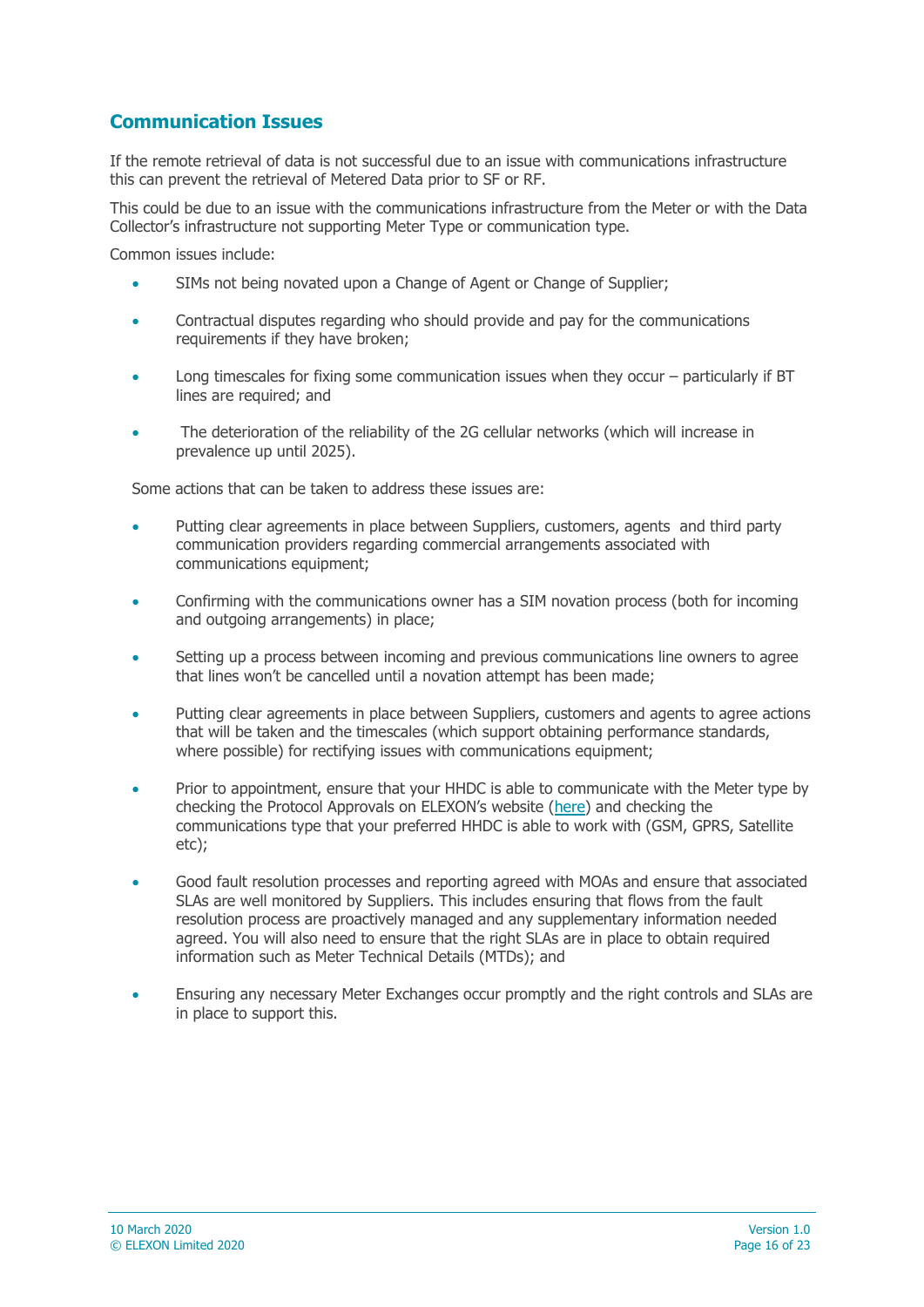### **Agent Appointment Controls**

You need to ensure that you appoint Agents for all Metering Systems for which you are the Registrant. Any failure in the Agent appointment process will inevitably lead to other issues. You should consider how you will ensure that the Agent appointment process completes successfully for all Metering Systems and where the common failure points are. Once you are aware of the failure points, you can implement the appropriate controls.

An example of a control point for the appointments process is where an Agent fails to accept or reject an appointment. At the very least there should be monitoring to ensure that a D0148 is sent to all Agents as part of the appointment process. **You can use PARMS serials** to see how you are performing in the appointments process. You can also use the serials to see how your Agents are performing in other key areas such as the transfer and quality of MTDs. It may also be a good idea to request the backing data for PARMS serials from the agents that report on the serials to get a more detailed look at the root causes of any agent appointment issues. Special attention needs to be given to the situation where Agents are appointed or de-appointed on a Change of Supplier (CoS). Often this can result in the Agents being appointed to the wrong Supplier. Good quality monitoring in this area would also allow you to pick up on erroneous CoS and Change of Agents (CoA) events, which could cause performance problems and impact the customer.

You should consider setting up a team to interface with your Agents. This team could arrange periodic meetings with each Agent where issues and solutions can be addressed.

| Flow <sup>6</sup> | <b>Name</b>                                | <b>Potential Performance Impact</b>                                                                               |
|-------------------|--------------------------------------------|-------------------------------------------------------------------------------------------------------------------|
| D0148             | Notification of Change<br>to Other Parties | Essential for MOA to send MTDs to DC or DCs<br>to chase MTDs (D0268s) - needed well before<br>SF/R1               |
| D0289             | Notification of<br>MC/EAC/PC               | Essential for the DC to use appropriate<br>estimation - needed before SF/R1                                       |
| D0302             | Notification of<br><b>Customer Details</b> | Essential for manual collection of data when<br>necessary – must be up to date                                    |
| D0151             | Termination of<br>Appointment              | If sent to an agent before a new agent has<br>accepted an appointment (D0011) can result<br>in settlement issues. |
| D0261             | Rejection of Agent<br>Appointment          | Suppliers should have a process in place to<br>monitor and manage Rejection of Agent<br>Appointments              |

Flows should be sent at the time of the appointment and not delayed. If appointment flow received by DC retrospectively performance can be damaged. Therefore, it is important to ensure the appointments process is followed accurately and in good time. Other retrospective flows, such as energisation status, can also negatively impact performance.

 $\overline{a}$ 

<sup>6</sup> Where agent appointments follow a bespoke model outside of the Data Transfer Network (DTN), a Supplier should ensure they have controls outside of the DTN to monitor and address any issues with this model. They should also ensure that these appointment are auditable.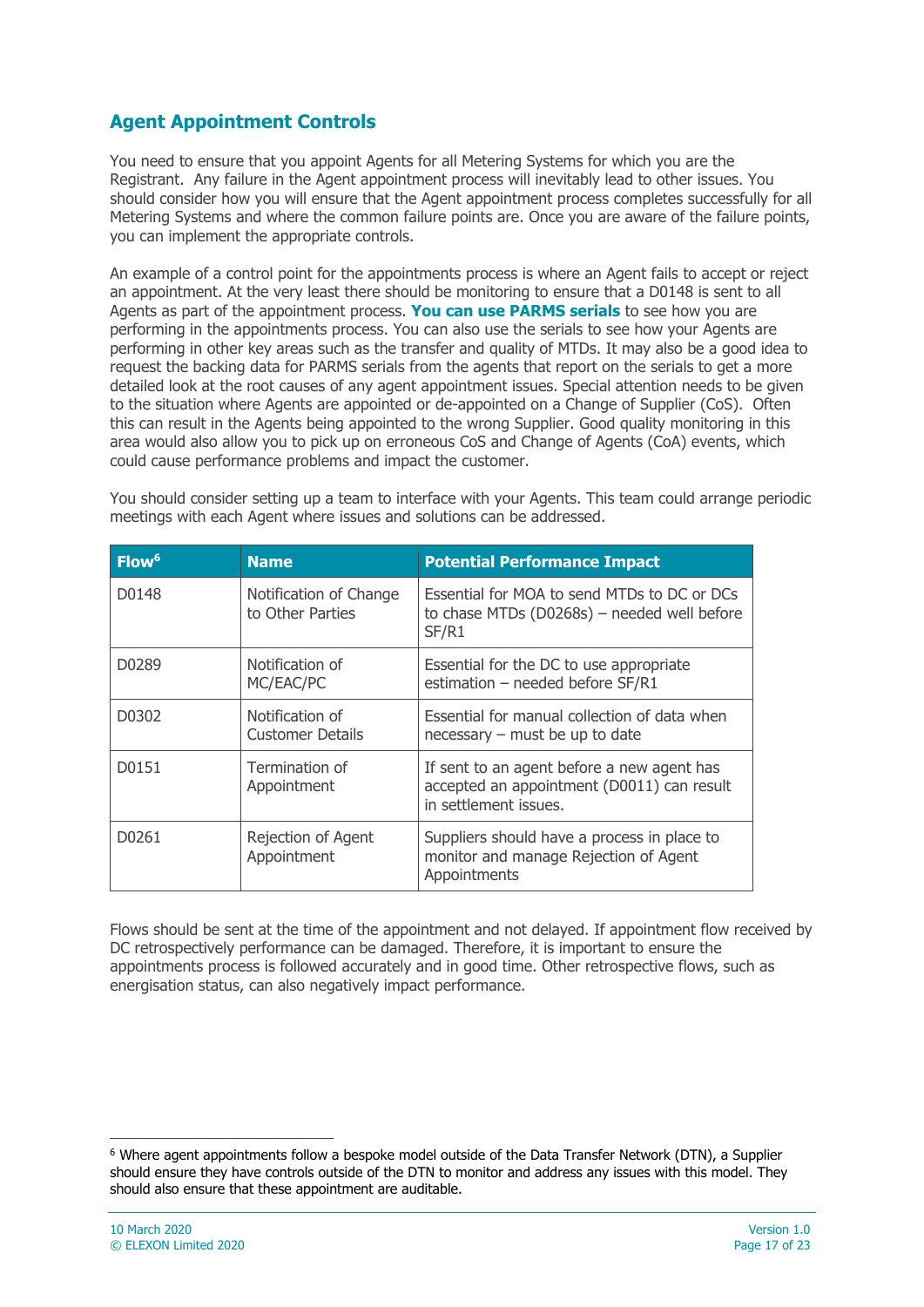### **Customer Appointed Agents**

Suppliers may come across a situation where a Customer has already selected a preferred Agent (DC/DA, MOP) and has contracted them for metering services. The Customer's ability to select their own Agents has evolved from the provision in the Electricity Act enabling customers to own their metering systems. However, the Electricity Act does not clearly specify that the Customer can appoint its own Agents as such. This practice has rather evolved from Customers being able to procure their meters and became widely acceptable as a result.

According to [BSC Section S,](https://www.elexon.co.uk/the-bsc/bsc-section-s-supplier-volume-allocation/) the Supplier is responsible for appointing all Agents for the Metering System, as well as their performance under the Supplier Hub Principle. This means that it is the Supplier who sends appointment flows to Agents, regardless whether they have a direct contract with that Agent, or not. The Supplier must ensure that by appointing a Customer preferred Agent, they are not in breach of their own BSC requirement to deliver 99% standard in HH performance. In practice, this means that there needs to be a discussion between a Supplier, Customer and Agent to agree an acceptable way forward, so all Parties involved can meet their BSC obligations.

It is worth noting that BSC does not cover any commercial aspects of this situation, and therefore any disputes regarding contractual arrangements when appointing a preferred Customer Agent by the Supplier need to be discussed and resolved between the Supplier, Customer and Agent involved. Many Suppliers have a framework contract with agents to proactively address the requirements as highlighted earlier in the document.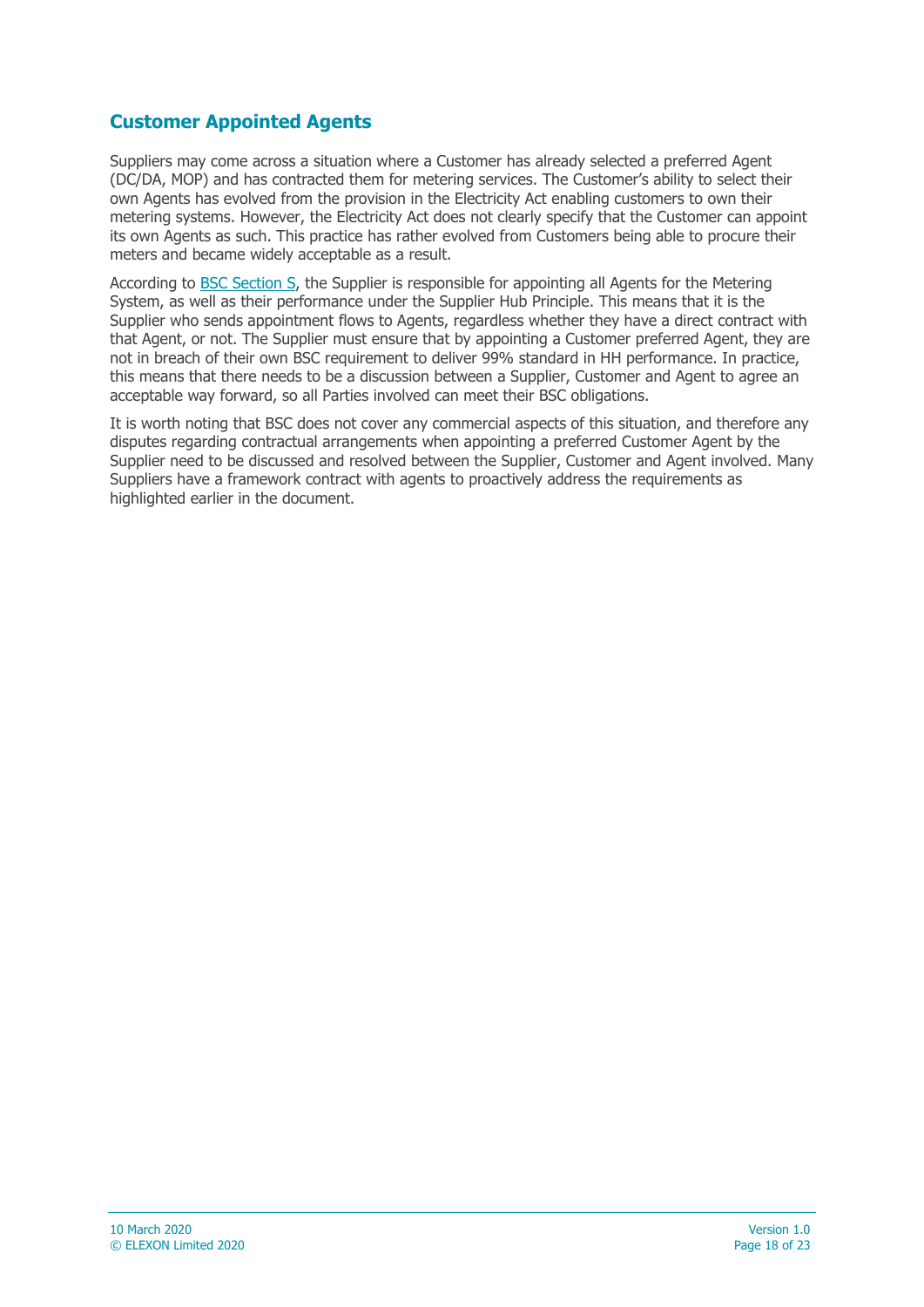### **Point of Sale Information**

Your registration team will have a greater chance of success if the information provided to them by the sales function is fit for purpose. You should consider **implementing a registration quality gate** that verifies the data received from the sales team prior to initiating the registration process. You should have a clear set of criteria for this quality gate so that the sales team is fully aware of what is needed for a successful registration and customer set up. **This could include site access details and agreements**. This is especially important for customers with difficult to access premises (e.g. water sites, telephone masts or military installations).

If the right information is not recorded and past on at the point of sale the following issues can occur:

- The necessary data flows are not sent on gain in the correct timescales this can be exacerbated if customer agents are used and the Supplier does not have the correct information;
- Agents can't find the correct customer site or Meter; and
- Access is not provided to site in order to resolve Meter or communication issues or to take reads.

Knowing the information you require when on-boarding a new customer and ensuring it is received is a key element to some of the initiatives that are linked to resolving this root cause:

- Documenting everything you consider you need to obtain a read and correctly process it and regularly reviewing this to ensure nothing has changed;
- Mapping the list to internal and external business processes to ensure that there is a clear process, timescales and responsibility in place to deliver everything on the list;
- You will need to careful consider engaging with customer appointed agents to ensure the customer and agent are able to provide everything necessary or that the Supplier agrees to appoint alternative agents to do this. For example, building into customer contracts the ability to appoint different agents if the customer contracted agent does not deliver;
- Careful consideration also needs to be given to liaising with internal sales staff or brokers to ensure that the necessary information is obtained at the start of the process; and
- Ensuring agent agreements are in place to ensure all flows are submitted as required and closely manage these SLAs.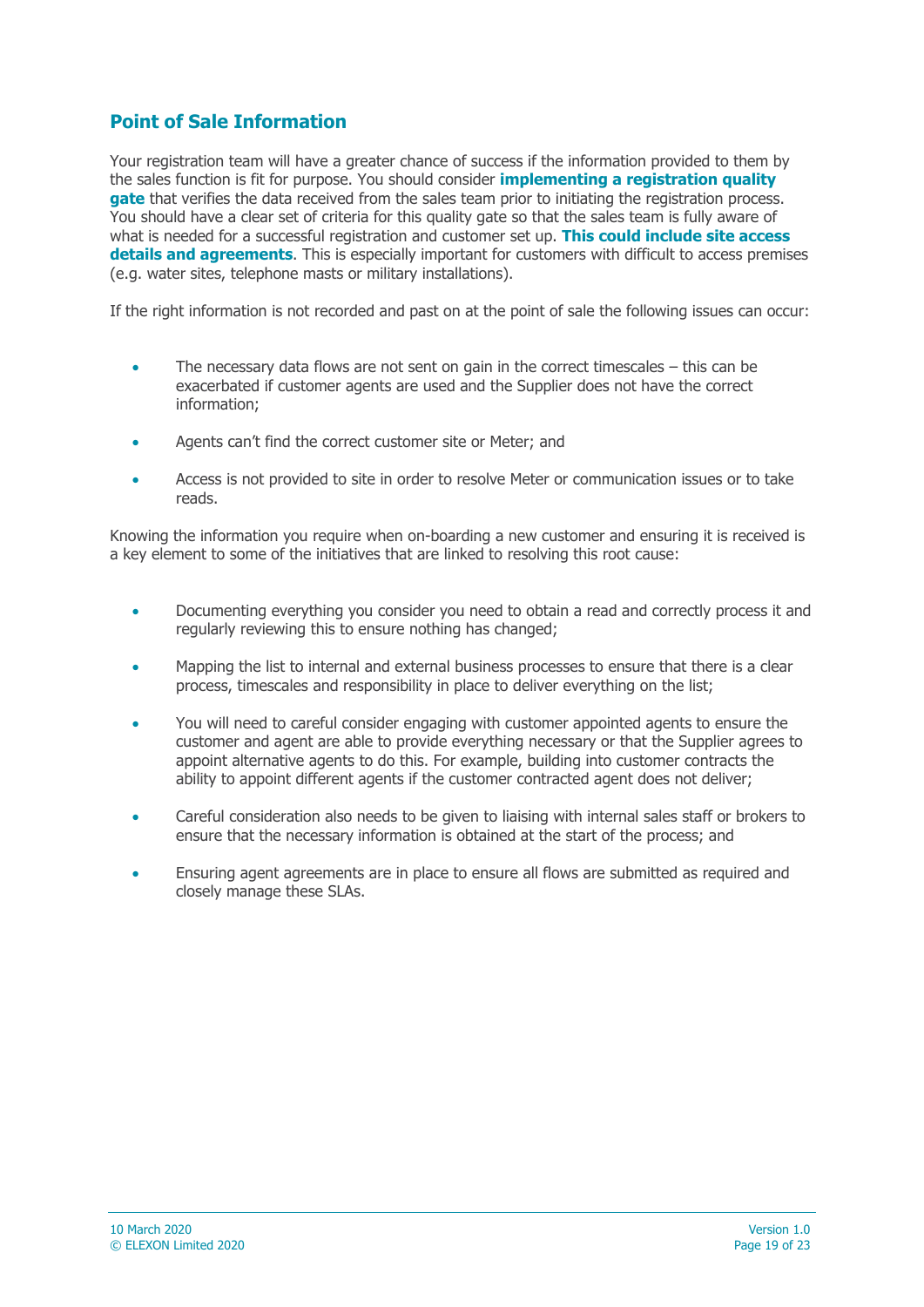### **Access issues and manual read issues**

For sites where remote communication is not available permanently or temporarily, manual or hand held reads will be required to obtain the half hourly data required for Settlement. Access issues can stop agents obtaining a read or fixing faults when they occur. Alternatively manual reads may not be scheduled quickly enough to ensure that data is obtained in time for the performance standards to be met. Suppliers can consider setting up framework agreements with their agents to enable them to take proactive action in relation to the issues below.

The following initiatives can help to control and mitigate access issues and insufficient manual reads:

- Ensuring in-house Sales teams are aware of importance of site access implications on Settlement accuracy. For example Suppliers could find out from the customer if there is a customer appointed agent and ask who it is or find out from the Electricity Central Online Enquire Service (ECOES) who the current agent is and consider re-appointing the agent to avoid inter-operability issues;
- Ensure that on-boarding arrangements cover arrangements for manual reads and site access arrangements;
- Ensure that these arrangements are regularly reviewed with customers and agents to capture any changes;
- Ensure that the appointed DC is able to obtain a manual read if and when required for each Half Hourly site in its portfolio;
- Ensure that manual read frequency is set with agents regularly enough to obtain performance standards (with the potential for quick turnaround re-visits if a visit is not successful); and
- Putting in place good business processes built in for scheduling site visits, undertaking previsit and on the day checks and for the reasons no reads are obtained to be regularly reviewed between Supplier, the customer and agents to further refine business processes.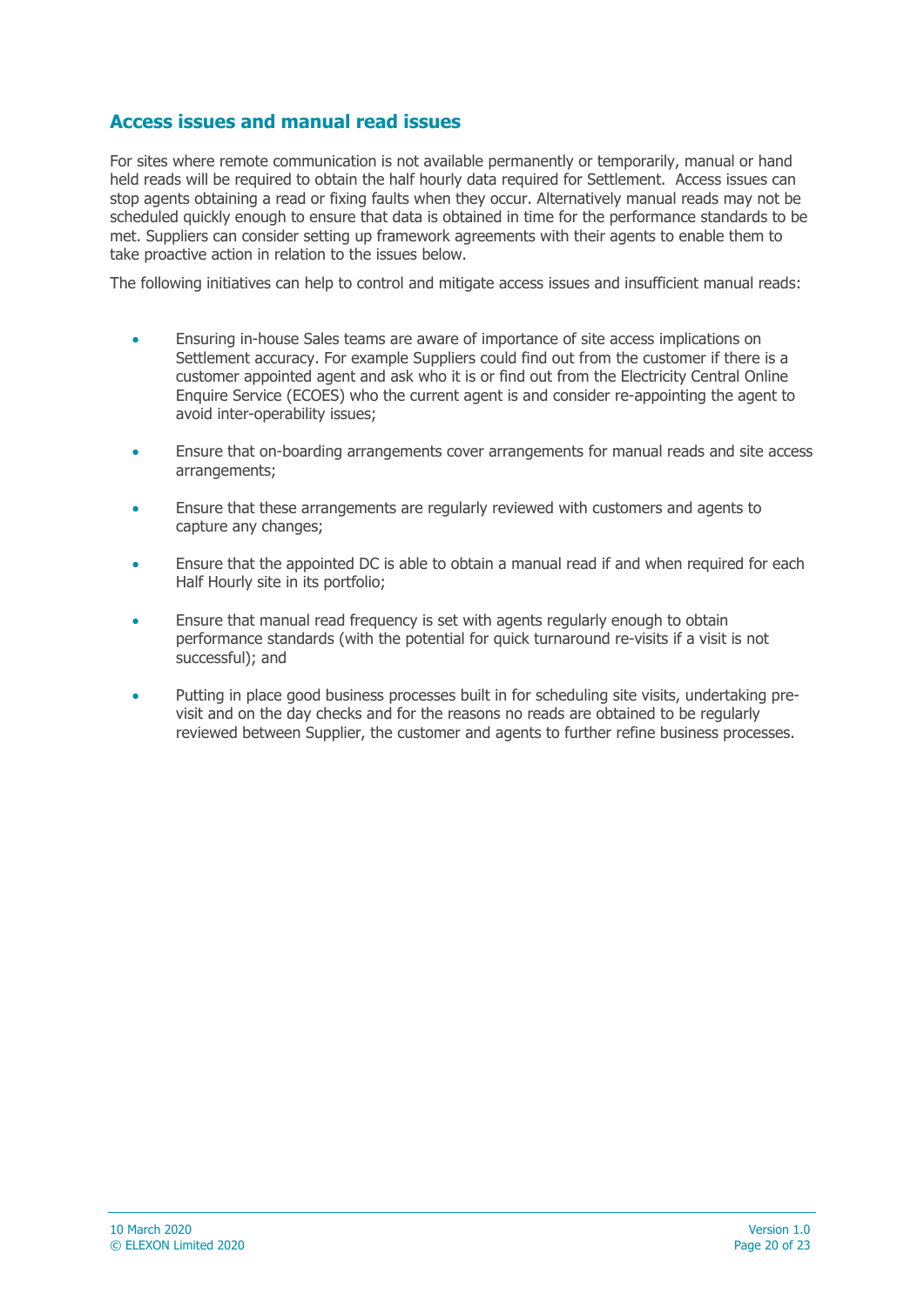### **Meter Faults**

Meter faults (other than communication issues) can result in data not being collected or being unsuitable for use due to errors. Fixing these issues will require similar co-ordination and monitoring as set out in the Communication Issues and Access Issues sections. In addition to this, it is worth considering the following points:

- Ensuring that good relationships and SLAs are built in for all MOAs to resolve faults promptly;
- Maintain good contacts and agreements with LDSOs to enable easy contact when work or access is required by them;
- Ensure that issues are diagnosed as quickly as possible so that the overall lead time for resolution is reduced as much as possible; and
- Consider which Meter types MOAs can support remotely through Meter manufacturer software for faults that can be rectified remotely. This is the sort of information which is important to capture when establishing a framework agreement with agents as there is no point in appointing a MOA that can't support the Meter type or the geographical area.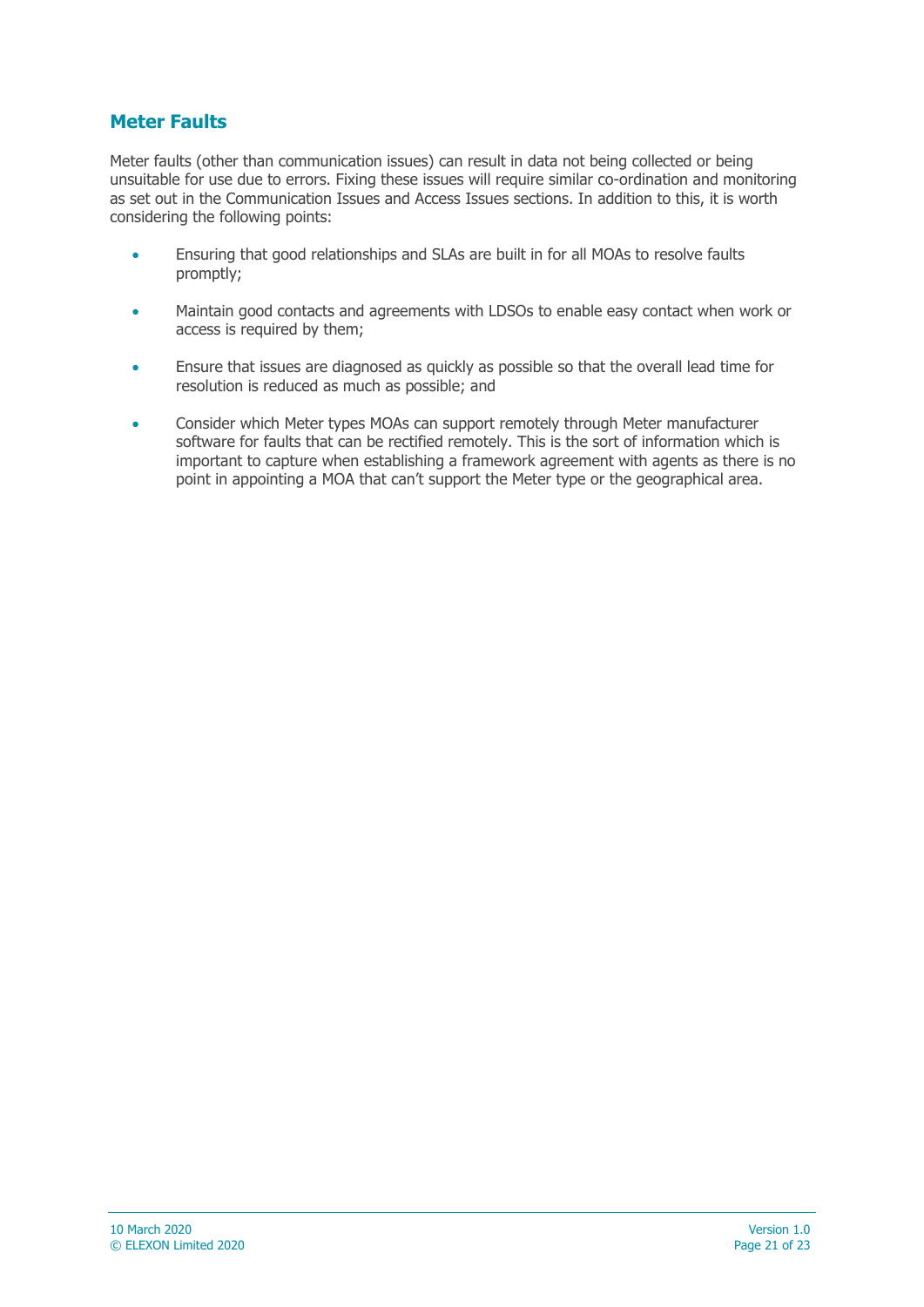### **Data Quality Team**

Data is a key asset in the operation of any business and Data Quality is a key Supplier issue. You need to consider setting up a team to look after your data. This team will need the management support from all the departments that acquire, process, or rely on the data.

This team can be given responsibility to identify and ensure the resolution of any data quality issues. This may include monitoring all data entering and leaving the business processes. You should seek to identify where data quality is damaged and make recommendations for improvements. You should also implement controls that ensure that damage caused to your poor data quality is minimised. It is important that this type of team produce regular reports on performance so that the other departments can appreciate the effects of data quality.

Some actions that can be considered are:

- Ensuring that fault resolution activity, any issues with MTDs and D0235 exceptions are reviewed and actions taken promptly and that these procedures are documented in business processes;
- Ensure that sites estimating on zero have the right reviews and controls as Suppliers have encountered big performance and settlement impacts when sites are set to zero erroneously; and
- Whilst it is important to prioritise large volumes of estimation, don't stop resolving smaller sites for too long as these can have a significant cumulative impact. It is worth building up a buffer so that performance is above the 99% standard and all issues resolve so that when genuinely difficult one-off issues are encountered these don't result in your performance becoming non-compliant with the BSC.

### **Training**

Many problems that affect Settlement are due to operator misunderstanding of the Settlement processes and understanding of how the Supplier hub interacts, leading to misjudgement of the consequence of well-intentioned actions. You should review the level of Settlement training you provide to staff that make decisions about the way data is processed or the resolution of issues.

**Do your staff realise the impact of their work and the wider Settlement processes?** 

#### **Can ELEXON help you by providing training? Why not ask your [OSM?](https://www.elexon.co.uk/about/elexon-key-contacts/operational-support-managers-osms/)**